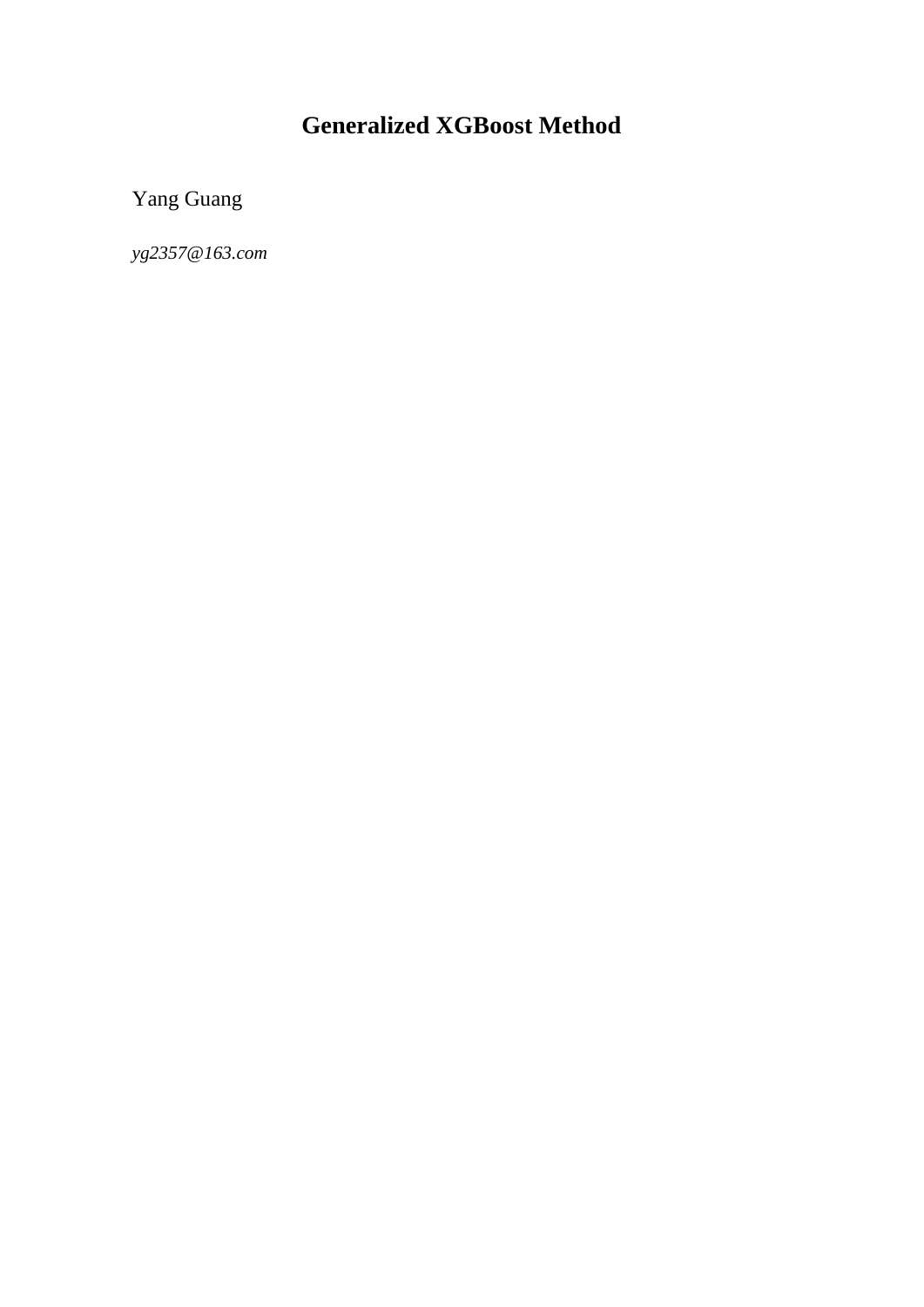### **Generalized XGBoost Method**

The XGBoost method has many advantages and is especially suitable for statistical analysis of big data, but its loss function is limited to convex functions. In many specific applications, a nonconvex loss function would be preferable. In this paper, I propose a generalized XGBoost method, which requires weaker loss function constraint and involves more general loss functions, including convex loss functions and some non-convex loss functions. Furthermore, this generalized XGBoost method is extended to multivariate loss function to form a more generalized XGBoost method. This method is a multiobjective parameter regularized tree boosting method, which can model multiple parameters in most of the frequently-used parametric probability distributions to be fitted by predictor variables. Meanwhile, the related algorithms and some examples in non-life insurance pricing are given.

Keywords: XGBoost; non-convex loss function; tree boosting; multiobjective parameter; distributional approach; non-life insurance pricing

### **1.Introduction**

The XGBoost library provides a regularized tree boosting method, as proposed by Chen and Guestrin (2016). This method has achieved excellent predictive performance in many fields and has exhibited many advantages, and is consequently considered especially suitable for the statistical analysis of big data. However, this method is limited because its loss function must be convex. For many scenario-specific problems, such as non-life insurance pricing, the distribution of predictor variables is often heavytailed, so the optimal prediction performance may not be obtained by setting convex loss functions. Simultaneously, it is important to estimate the probability distribution of predictor variables. When the set parametric probability distribution contains more than two parameters, it may be necessary to model multiple parameters to obtain better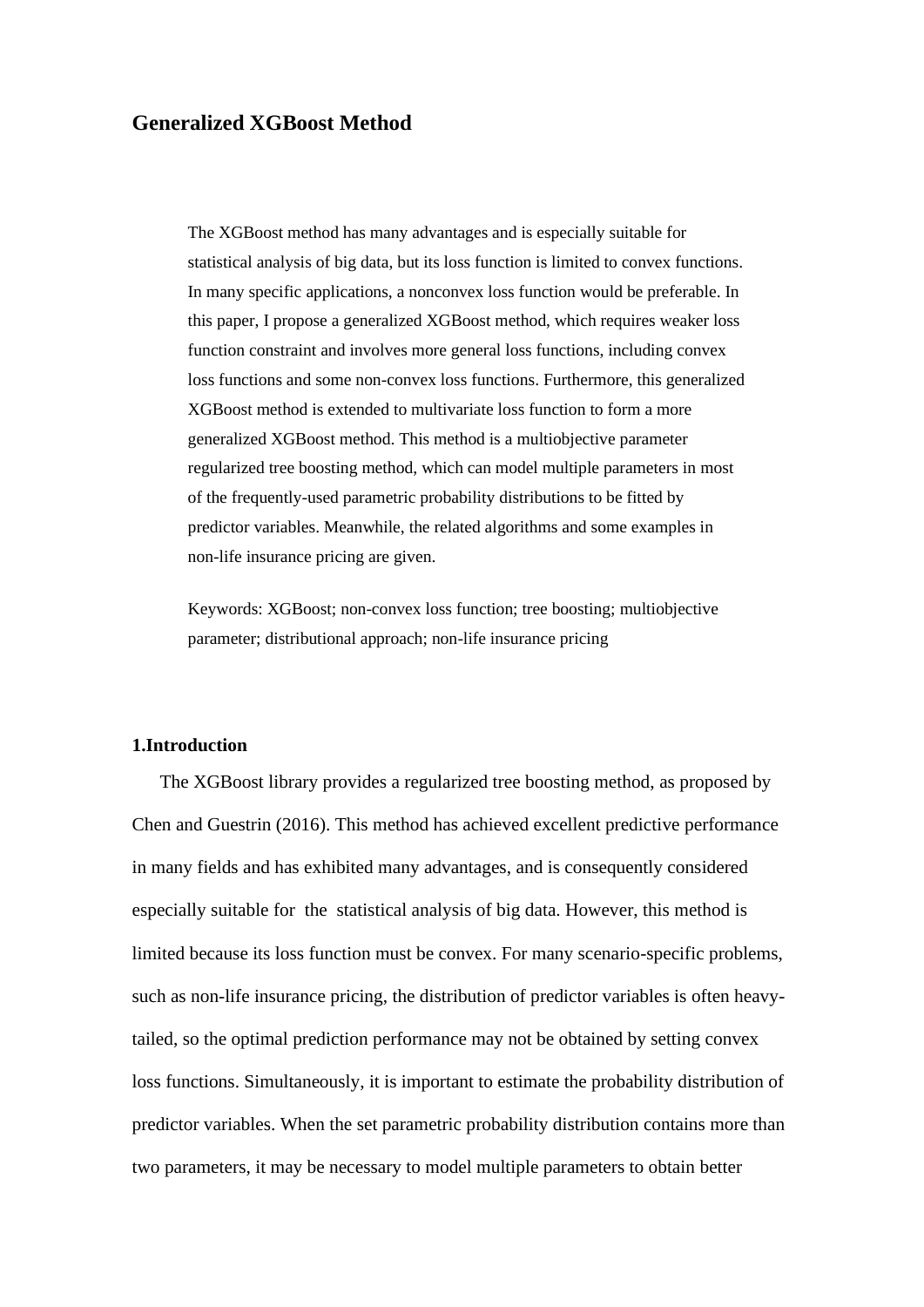prediction performance. Therefore, a more generalized regularized tree boosting method is required to make the loss function not limited to the convex function while modelling the tree boosting for multiple parameters, to adapt to the most common parametric probability distributions.

Based on the XGBoost method, a generalized XGBoost method is proposed herein, which has weaker constraint for the loss function, which applies not only to convex loss functions. Furthermore, when the predictor variable is fitted with a multi-parameter probability distribution, it may be necessary to model multiple parameters of the probability distribution, so that the generalized XGBoost method is extended to the multivariate loss function to form a more generalized XGBoost method.

According to [Duan et al. \(2020\), the NGBoost](#page-23-0) is also a method for multi-parameter tree boosting modelling of probability distributions. In contrast, the multiobjective parameter regularized tree boosting method proposed here has several major differences: the convergence of the algorithm is easily verified after meeting the constraint of the loss function. The regularization terms, especially those unique to XGBoost, are emphasized. The tree model is used to fit the increment  $f_t(x_i)$  instead of gradient or natural gradient. Further, this method's principle is easy to understand for the general practitioner and is derived from the XGBoost method, which performs well in practice.

The remainder of this paper is organized as follows. Section 2 introduces the XGBoost method. Section 3 introduces the more generalized XGBoost method. Section 4 extends this generalized XGBoost method to multiobjective parameter and forms a multiobjective parameter regularized tree boosting method. Section 5 describes the proposed approach to combine the multiobjective parameter regularized tree boosting method and the multivariate loss function with the parameter estimation of the multi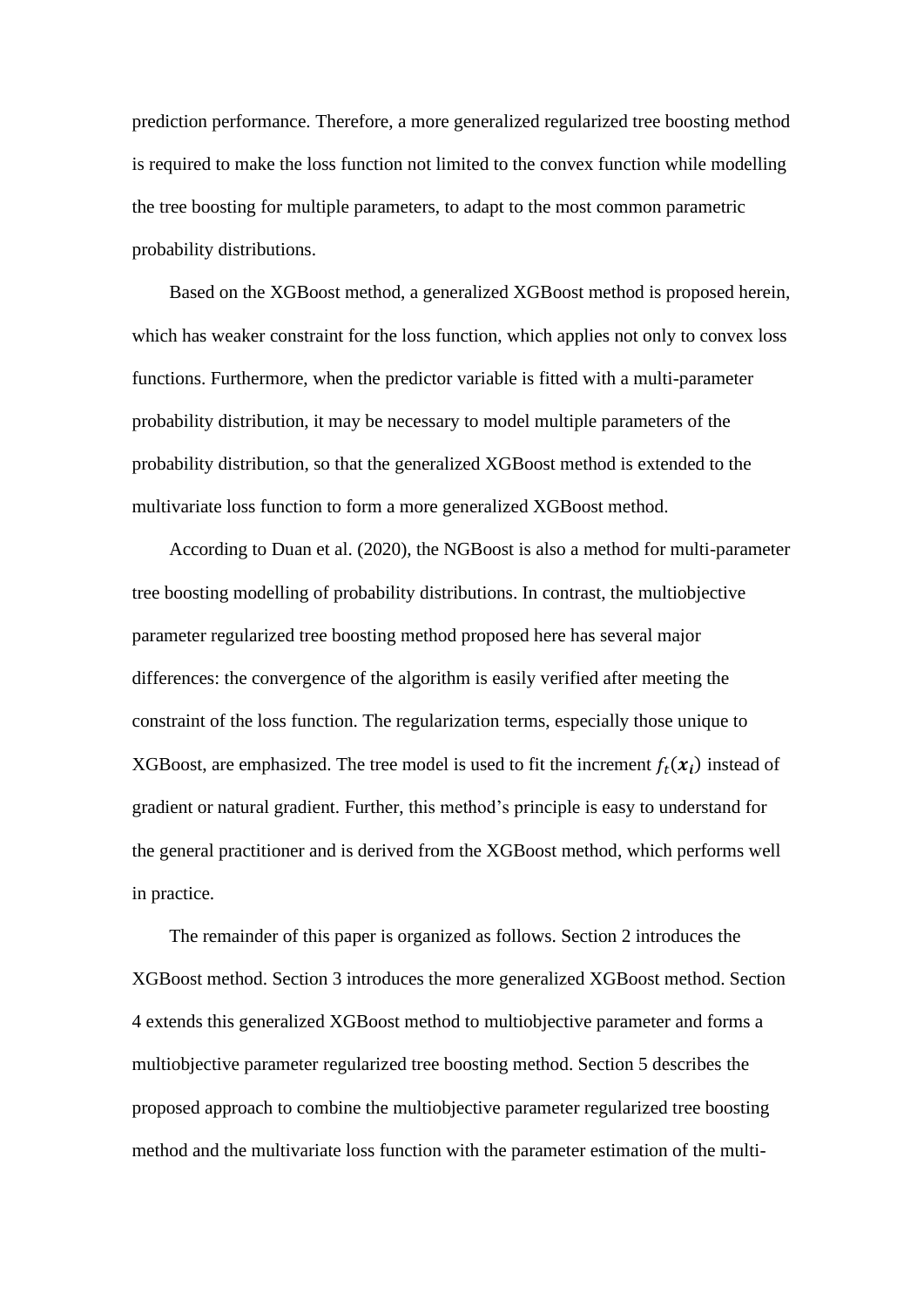parameter probability distribution. Section 6 provides examples of non-life insurance pricing.

### **2.XGBoost method**

### *XGBoost: A Scalable Tree Boosting System*

The following section was quoted from the paper of Chen, T. and Guestrin, C, *[XGBoost: A Scalable Tree Boosting System](#page-22-0)*.

"For a given data set with *n* examples and *m* features  $D = \{ (x_i, y_i) \} (|D| = n, x_i \in$ 

 $R^m$ ,  $y_i \in R$ ), a tree ensemble model uses *K* additive functions to predict the output.

$$
\hat{y}_i = \emptyset(\boldsymbol{x}_i) = \sum_{k=1}^K f_k(\boldsymbol{x}_i), f_k \in F,\tag{1}
$$

where  $F = \{f(x) = \omega_{q(x)}\}(q: R^m \to T, \omega \in R^T)$  was the space of regression trees (also known as CART or classification and regression tree). Here,  $q$  represented the structure of each tree that mapped an example to the corresponding leaf index.  $T$  was the number of leaves in the tree. Each  $f_k$  corresponded to an independent tree structure  $q$  and leaf weights  $\omega$ . Unlike decision trees, each regression tree contained a continuous score on each of the leaf,  $\omega_i$  was used to represent the score on the i-th leaf. For example, the decision rules in the trees (given by  $q$ ) were used to classify it into the leaves and calculate the final prediction by summing up the score in the corresponding leaves (given by  $\omega$ ). To learn the set of functions used in the model, the following regularized objective was minimized.

$$
L(\emptyset) = \sum_{i} l(\hat{y}_{i}, y_{i}) + \sum_{k} \Omega(f_{k}),
$$
  
where  $\Omega(f_{k}) = \gamma T + \frac{1}{2} \lambda ||\omega||^{2}.$  (2)

Here,  $l$  was a differentiable convex loss function that measured the difference between the prediction  $\hat{y}_i$  and target  $y_i$ . The second term  $\Omega$  penalized the complexity of the model (i.e., the regression tree functions). The additional regularization term helped to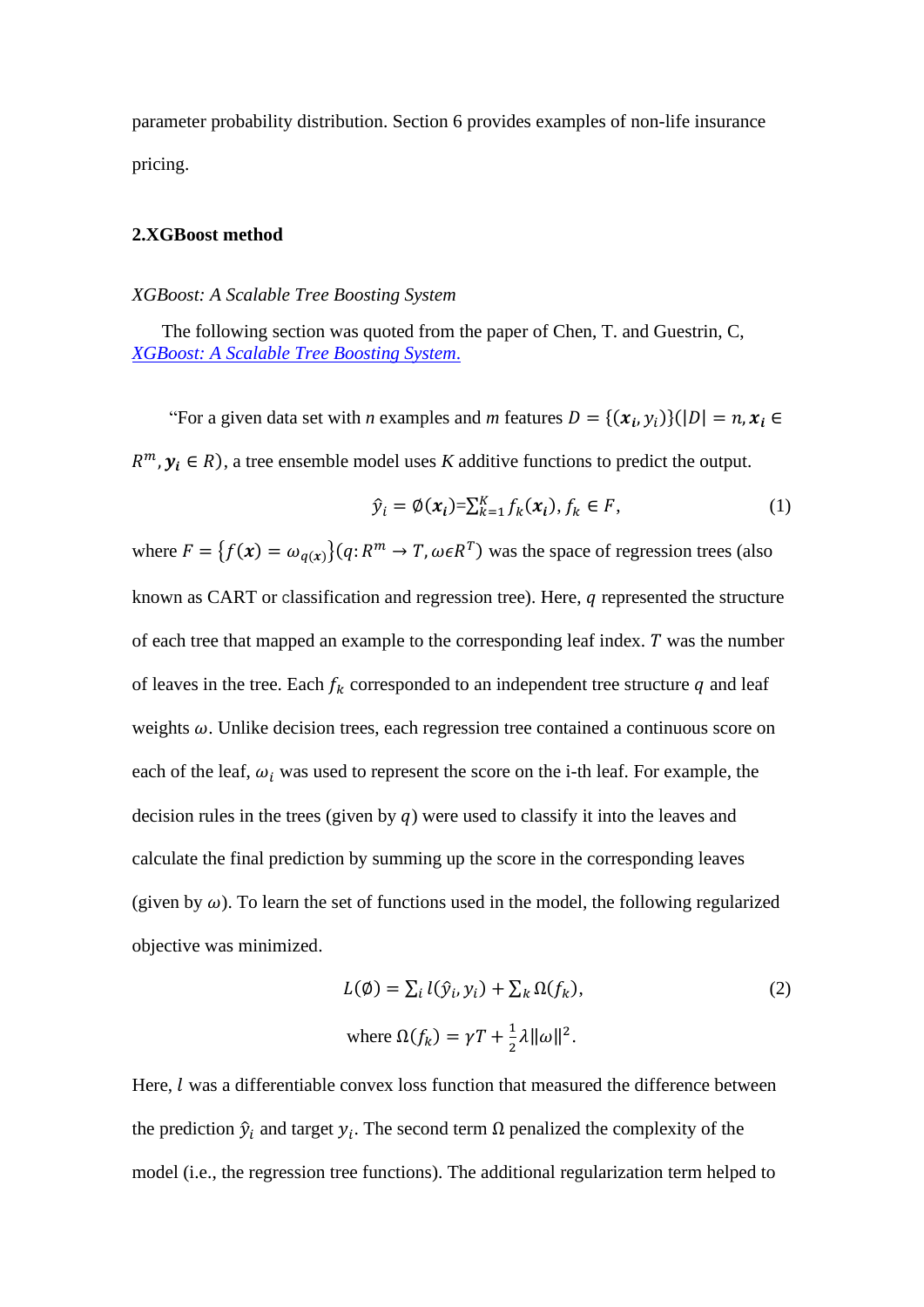smooth the final learnt weights to avoid over-fitting. Intuitively, the regularized objective would tend to select a model employing simple and predictive functions. A similar regularization technique was used in Regularized greedy forest (RGF) model. Our objective and the corresponding learning algorithm was simpler than RGF and easier to parallelize. When the regularization parameter was set to zero, the objective fell back to the traditional gradient tree boosting.

The tree ensemble model in Equation (2) included functions as parameters and could not be optimized using traditional optimization methods in Euclidean space. Instead, the model was trained in an additive manner. Formally, let  $\hat{y}_i^{(t)}$  be the prediction of the i-th instance at the t-th iteration,  $f_t$  was added to minimize the following objective.

$$
L^{(t)} = \sum_{i=1}^n l\left(y_i, \hat{y}_i^{(t-1)} + f_t(x_i)\right) + \Omega(f_t).
$$

This greedily added the  $f_t$  that most improved the model according to Equation (2). Second-order approximation was used to quickly optimize the objective in the general setting.

$$
L^{(t)} \simeq \sum_{i=1}^{n} [l(y_i, \hat{y}_i^{(t-1)}) + g_i f_t(x_i) + \frac{1}{2} h_i f_t^2(x_i)] + \Omega(f_t)
$$

where  $g_i = \partial_{\hat{y}^{(t-1)}} l(y_i, \hat{y}_i^{(t-1)})$  and  $h_i = \partial_{\hat{y}^{(t-1)}}^2 l(y_i, \hat{y}_i^{(t-1)})$  were first and second order gradient statistics on the loss function. The constant terms were removed to obtain the following simplified objective at step  $t$ .

$$
\tilde{L}^{(t)} = \sum_{i=1}^{n} \left[ g_i f_t(x_i) + \frac{1}{2} h_i f_t^2(x_i) \right] + \Omega(f_t). \tag{3}
$$

Define  $I_j = \{i | q(x_i) = j\}$  as the instance set of leaf j. Equation (3) was rewritten by expanding  $Ω$  as follows:

$$
\tilde{L}^{(t)} = \sum_{i=1}^{n} \left[ g_i f_t(x_i) + \frac{1}{2} h_i f_t^2(x_i) \right] + \gamma T + \frac{1}{2} \lambda \sum_{j=1}^{n} \omega_j^2;
$$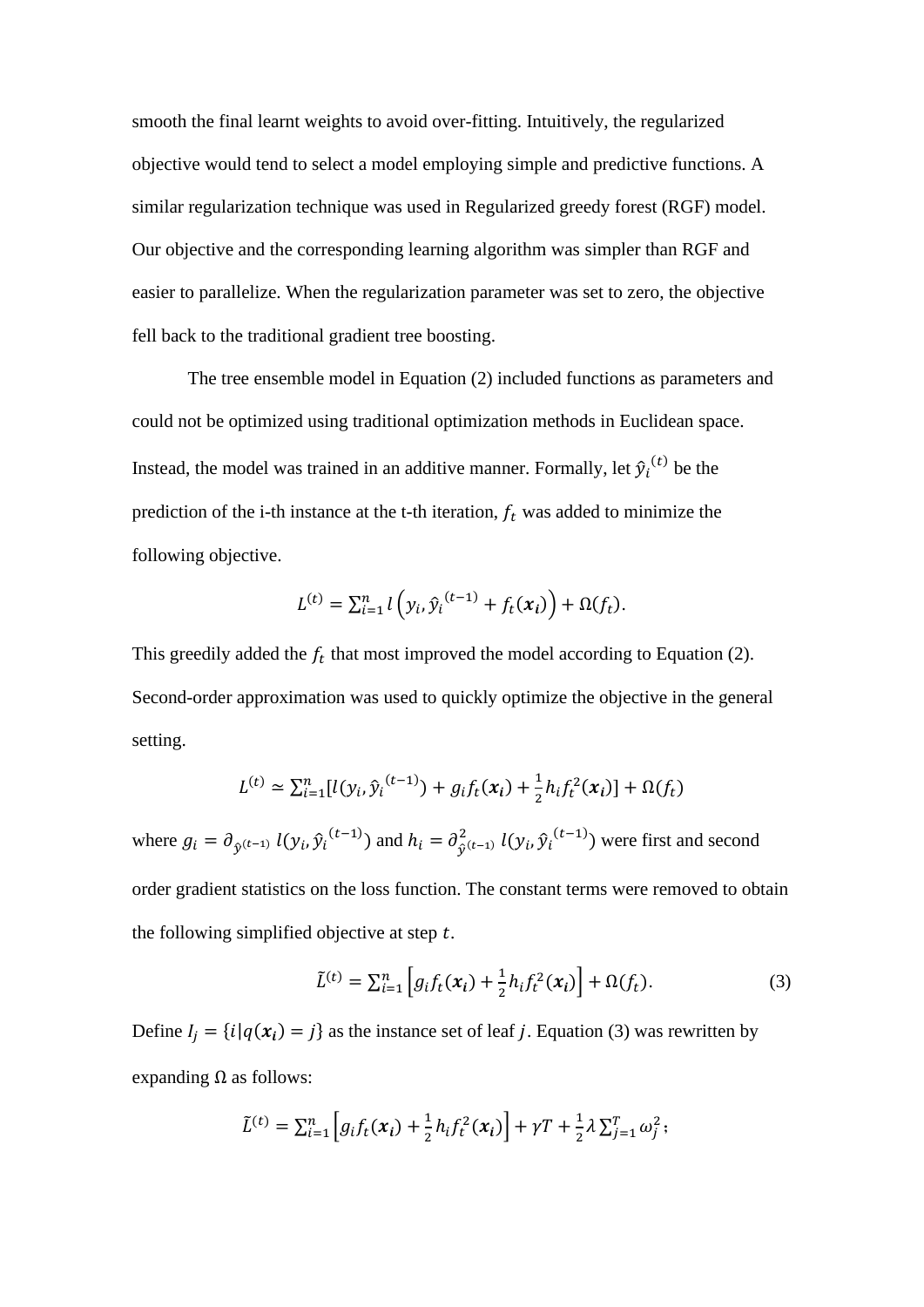$$
= \sum_{j=1}^{T} \left[ \left( \sum_{i \in I_j} g_i \right) \omega_j + \frac{1}{2} \left( \sum_{i \in I_j} h_i + \lambda \right) \omega_j^2 \right] + \gamma T. \tag{4}
$$

For a fixed structure  $q(x)$ , the optimal weight  $\omega_j^*$  of leaf j was calculated by

$$
\omega_j^* = -\frac{\sum_{i \in I_j} g_i}{\sum_{i \in I_j} h_i + \lambda},\tag{5}
$$

and the corresponding optimal value by

$$
\tilde{L}^{(t)}(q) = -\frac{1}{2} \sum_{j=1}^{T} \frac{\left(\sum_{i \in I_j} g_i\right)^2}{\sum_{i \in I_j} h_i + \lambda} + \gamma T. \tag{6}
$$

Equation (6) was used as a scoring function to measure the quality of a tree structure . This score was similar to the impurity score for evaluating decision trees, except that it was derived for a wider range of objective functions.

Normally it is impossible to enumerate all the possible tree structures  $q$ ; hence, a greedy algorithm that starts from a single leaf and iteratively adds branches to the tree is commonly used instead. Assume that  $I_L$  and  $I_R$  were the instance sets of left and right nodes after the split. Then, letting  $I = I_L \cup I_R$  the loss reduction after the split be given as:

$$
L_{split} = -\frac{1}{2} \left[ \frac{\left(\sum_{i \in I_L} g_i\right)^2}{\sum_{i \in I_L} h_i + \lambda} + \frac{\left(\sum_{i \in I_R} g_i\right)^2}{\sum_{i \in I_R} h_i + \lambda} - \frac{\left(\sum_{i \in I} g_i\right)^2}{\sum_{i \in I} h_i + \lambda} \right] - \gamma. \tag{7}
$$

This formula is often used in practice for evaluating the split candidates."

Moreover, the XGBoost method adopted shrinkage. "Shrinkage scales newly added weights by a factor  $\eta$  after each step of tree boosting. Similar to a learning rate in tochastic optimization, shrinkage reduced the influence of each individual tree and left space for future trees to improve the model."

Other details of the XGBoost method can be found in the [original paper](file:///C:/Users/louis/Desktop/OneDrive%20-%20CACTUS/NGKYN_1_2/draft/NGKYN_1_2_返稿后第一次修改.docx%23Xgboost) and will not be covered here.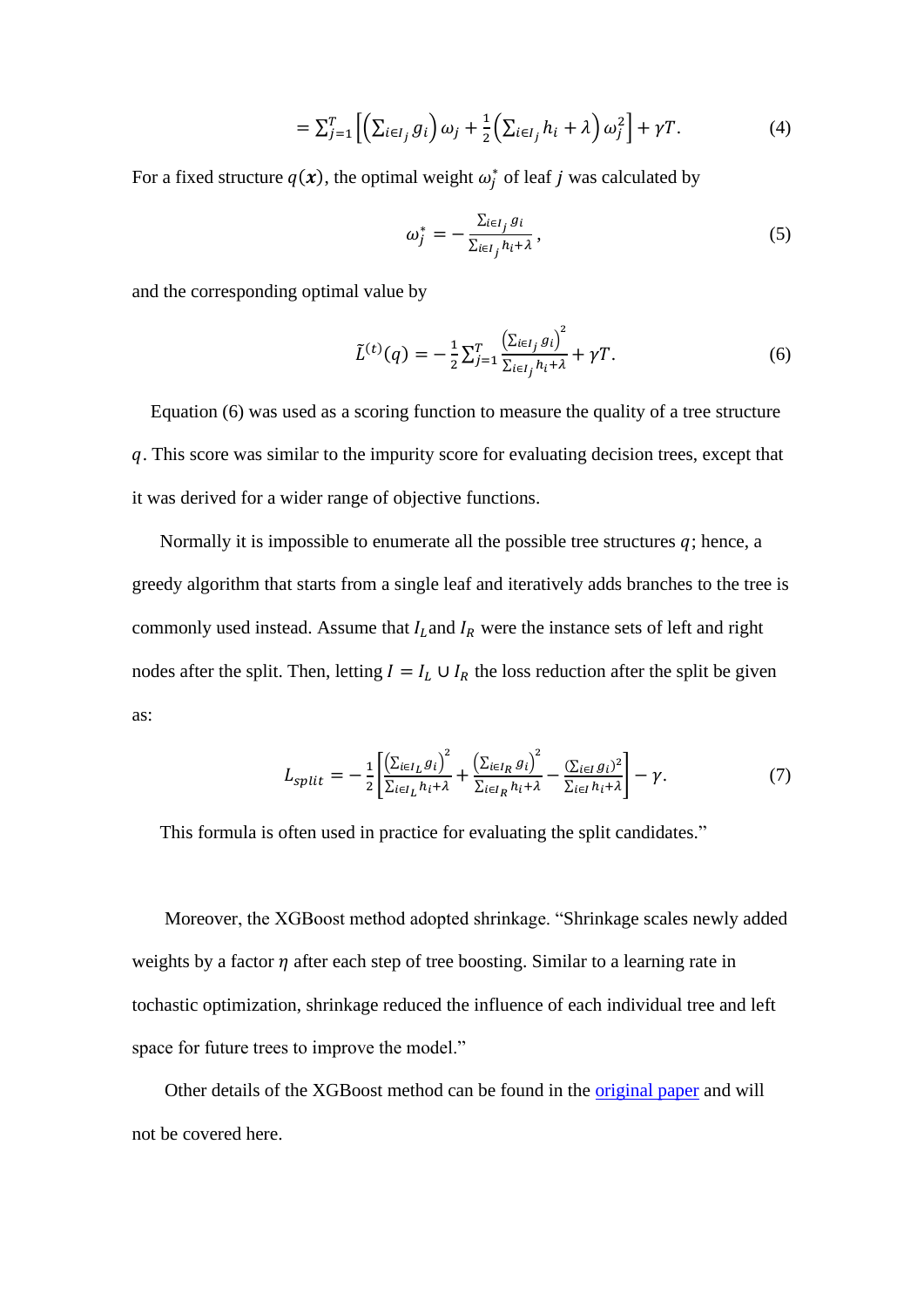### *Some shortcomings of XGBoost*

The XGBoost method required that the set loss function was a convex function. If it was not convex, the algorithm could not be guaranteed to converge to the global minimum. For instance, assume that there is only one sample point  $(x_1, y_1)$  and the independent variable of  $l(\hat{y}_1, y_1)$  is  $\hat{y}_1$ . The function plot is shown in Figure 1.



Figure 1. Example of a nonconvex loss function from example 1 in Section 6. Here,  $l(\hat{y}_1, y_1)$  is a concave function in a neighbourhood of  $\hat{y}_1 = 10$ .

When  $\gamma$  and  $\lambda$  are quite small and negligible, the objective function is almost equivalent to the loss function. Testing the objective function can be avoided by testing the loss function instead, without affecting the conclusion.

Because there is only one sample point,  $T = 1$ . It is possible that the learning rate  $\eta$ may not be controlled so that after  $t - 1$ -th iteration,  $\hat{y}_1^{(t-1)} = 10$ .

 $l(\hat{y}_1, y_1)$  is a concave function in a neighborhood of  $\hat{y}_1 = 10$ . The first derivative  $g_1$  of  $\hat{y}_1$  is positive, but the second derivative  $h_1$  is negative.

We provide the t-th iteration of the sample,  $\omega_1^* = -\frac{\sum_{i \in I_1} g_i}{\sum_{i \in I_1} h_i + \sum_{i \in I_2} h_i}$  $\sum_{i\in I_1} h_i + \lambda$  $=-\frac{g_1}{h_1}$  $\frac{g_1}{h_1 + \lambda}$ . When  $\lambda$  <  $|h_1|, \omega_1^* > 0.$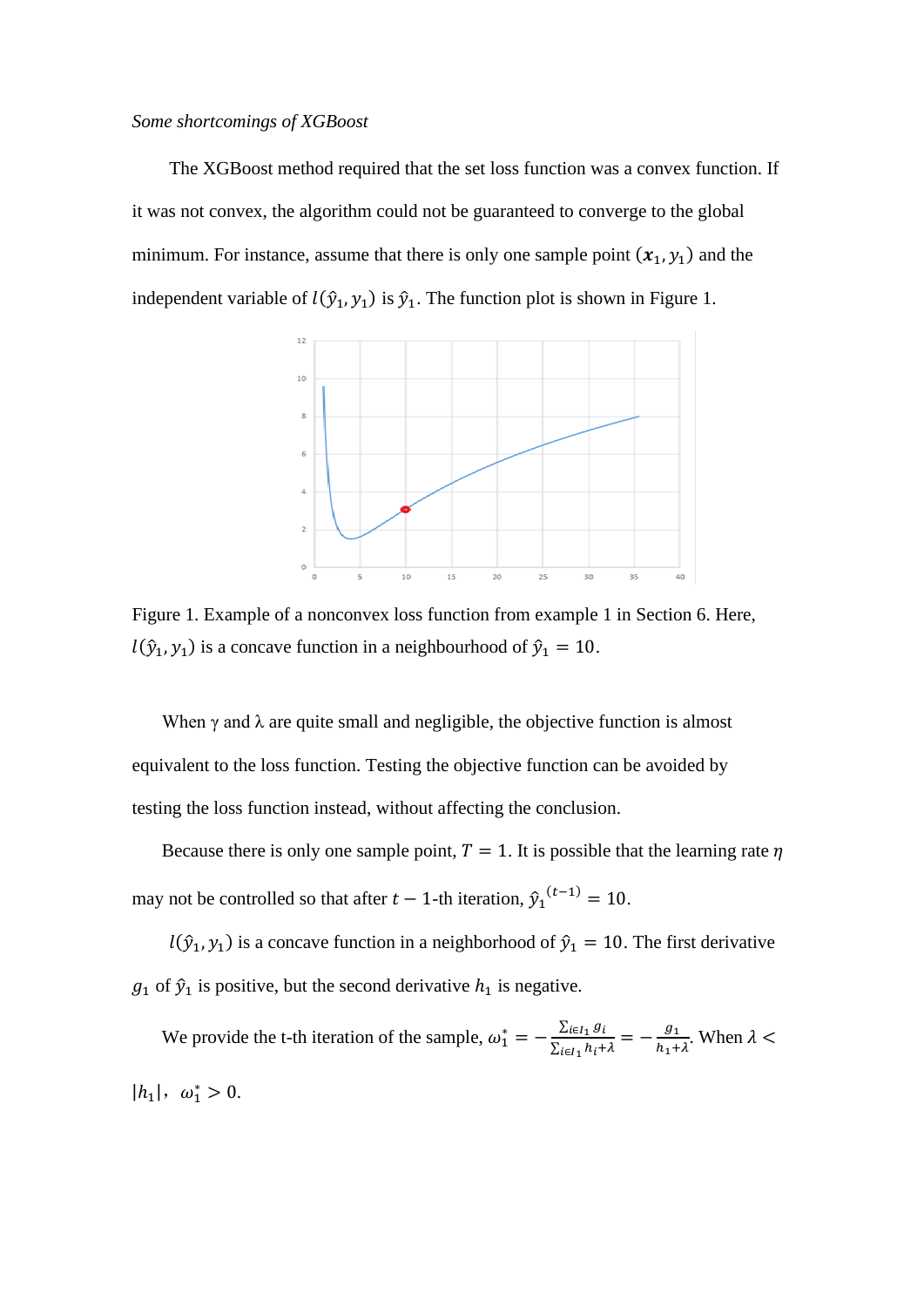Hence,  $\hat{y}_1^{(t)} = \hat{y}_1^{(t-1)} + \eta \omega_1^* > \hat{y}_1^{(t-1)}$ , which deviates more from the global minimum point of  $l(\hat{y}_1, y_1)$ . Further, in XGBoost, the value range within which the parameter was estimated,  $\hat{y}_i$ , was all real numbers. In some scenarios, the [value range](http://www.baidu.com/link?url=hD-uGAyjTkWezixq7wvqYnbGqWwPV61t69xQDynQsvGBFkOrkpozzYOofAwnzfBLvI92zaQXMWjOYEMGXPqz8CA4mMWju4dFLs3OnpsGT8G) of  $\hat{y}_i$  was set to an interval of R. In this case, some algorithm adjustments were required.

### **3.More generalized XGBoost method**

The more generalized XGBoost method relaxed the condition for the loss function in the XGBoost method. For the loss function  $l(\hat{y}_i, y_i)$  of any sample  $(x_I, y_i)$ , where  $\hat{y}_i$ was an independent variable, the constraint for  $l(\hat{y}_i, y_i)$  were as follows:

- (1) It was second-order differentiable;
- (2) It includes one and only one local minimum point;

And only at that point, the derivative was zero or  $l(\hat{y}_i, y_i)$  was strictly monotonic.

The tree model structure was the same as the XGBoost method, but the approximate expansion of the objective function was slightly different. Objective function,  $L^{(t)} = \sum_{i=1}^{n} l(y_i, \hat{y}_i^{(t-1)} + f_t(x_i)) + \Omega(f_t)$ , used one of the following approximations.

$$
L^{(t)} \simeq \sum_{i=1}^{n} [l(y_i, \hat{y}_i^{(t-1)}) + g_i f_t(x_i)] + \Omega(f_t),
$$
\n(8)

or

$$
L^{(t)} \simeq \sum_{i=1}^{n} [l(y_i, \hat{y}_i^{(t-1)}) + g_i f_t(x_i) + \frac{1}{2} \max(0, h_i) f_t^2(x_i)] + \Omega(f_t), \tag{9}
$$

or weighted average of equation (1) and (2)

$$
L^{(t)} \simeq \sum_{i=1}^{n} [l(y_i, \hat{y}_i^{(t-1)}) + g_i f_t(x_i) + a \cdot \max(0, h_i) f_t^2(x_i)] + \Omega(f_t), a \in [0, \frac{1}{2}].
$$
 (10)

Equations (8) and (9) are special cases of equation (10).

In some cases, the value range of  $\hat{y}_i$  need not be all real numbers; rather, they could be an interval of R. In general,we can set this interval to be closed.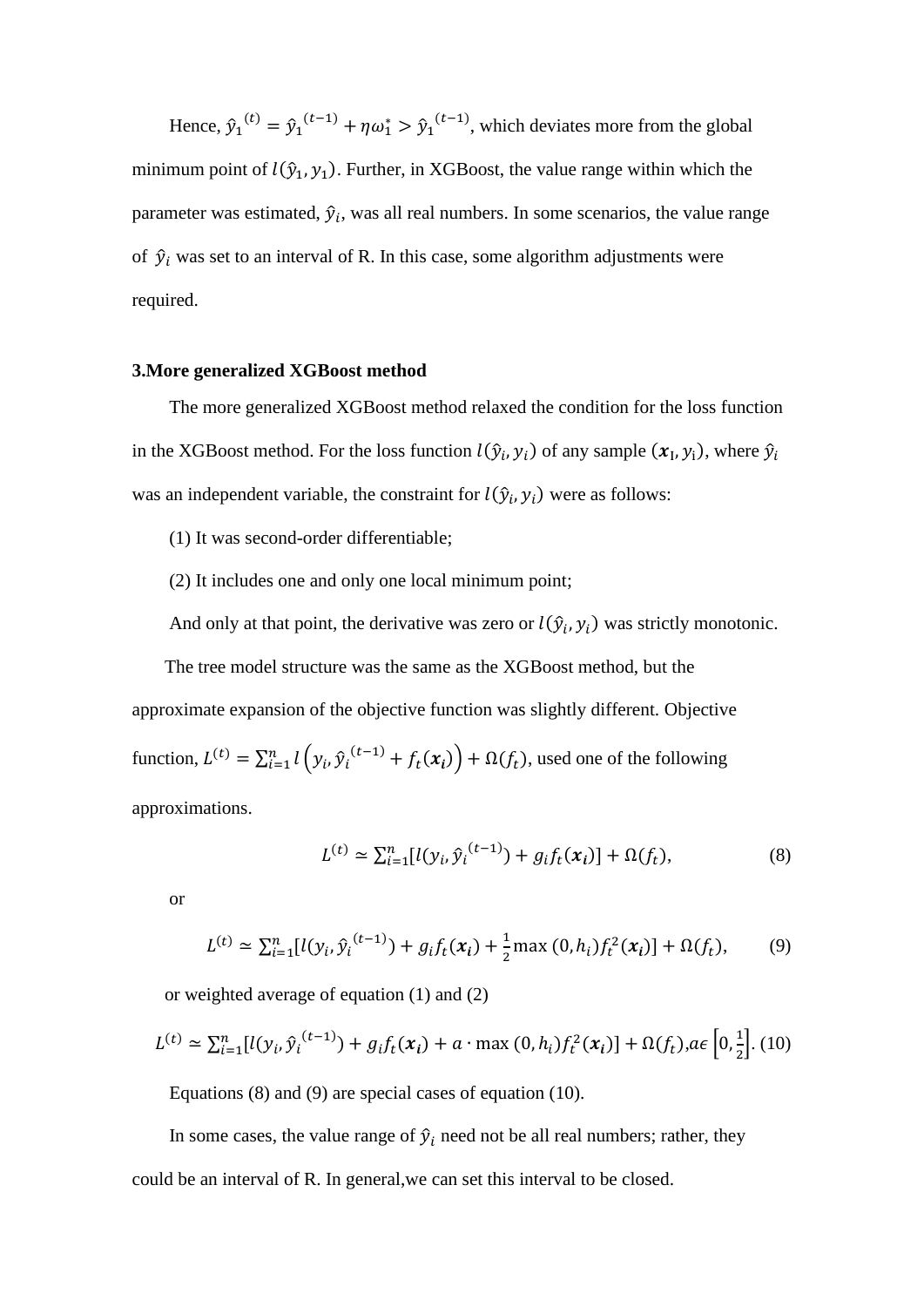At the algorithm level, XGBoost is improved accordingly. For the approximate formula (10),

$$
\tilde{L}^{(t)} = \sum_{i=1}^{n} [g_i f_t(x_i) + a \cdot \max(0, h_i) f_t^2(x_i)] + \gamma T + \frac{1}{2} \lambda \sum_{j=1}^{T} \omega_j^2
$$
  
=  $\sum_{j=1}^{T} \left[ \left( \sum_{i \in I_j} g_i \right) \omega_j + \left( a \cdot \sum_{i \in I_j} \max(0, h_i) + \frac{1}{2} \lambda \right) \omega_j^2 \right] + \gamma T, a \in \left[ 0, \frac{1}{2} \right].$ 

For a fixed tree structure  $q(x)$ , obtained the  $\omega_j$  value where the  $\tilde{L}^{(t)}$  for partial derivative of every  $\omega_i$  was equal to 0, and the optimal weight score of leaf node *j* is given as

$$
\omega_j^* = -\frac{\sum_{i \in I_j} g_i}{2a \cdot \sum_{i \in I_j} \max(0, h_i) + \lambda}
$$

The optimal objective function value is given as

$$
\tilde{L}^{(t)}(q) = -\frac{1}{2} \sum_{j=1}^{T} \frac{\left(\sum_{i \in I_j} g_i\right)^2}{\sum_{i \in I_j} 2a \cdot \max(0, h_i) + \lambda} + \gamma T.
$$

The tree structure  $q$  was obtained by the greedy algorithm, and branches were added iteratively from a single leaf node.

Assume  $I_L$  and  $I_R$  represented the sample set of left and right nodes after the split,  $I = I_L \cup I_R$ .

The reduced value of the objective function after splitting is given as

$$
L_{split} = -\frac{1}{2} \left[ \frac{\left(\sum_{i \in I_L} g_i\right)^2}{\sum_{i \in I_L} 2a \cdot \max(0, h_i) + \lambda} + \frac{\left(\sum_{i \in I_R} g_i\right)^2}{\sum_{i \in I_R} 2a \cdot \max(0, h_i) + \lambda} - \frac{\left(\sum_{i \in I} g_i\right)^2}{\sum_{i \in I} 2a \cdot \max(0, h_i) + \lambda} \right] - \gamma.
$$

This equation is used for evaluating the split candidates. Similarly, shrinkage scales newly added weights by a factor  $\eta$  after each step of tree boosting. Note that for some special samples  $(x_i, y_i)$  and some special  $\hat{y}^{(t-1)}$ ,  $g_i$  might be extremely large or even infinity, which affected the convergence or convergence rate of the algorithm. Therefore, a specific algorithm improvement is proposed herein, as given below.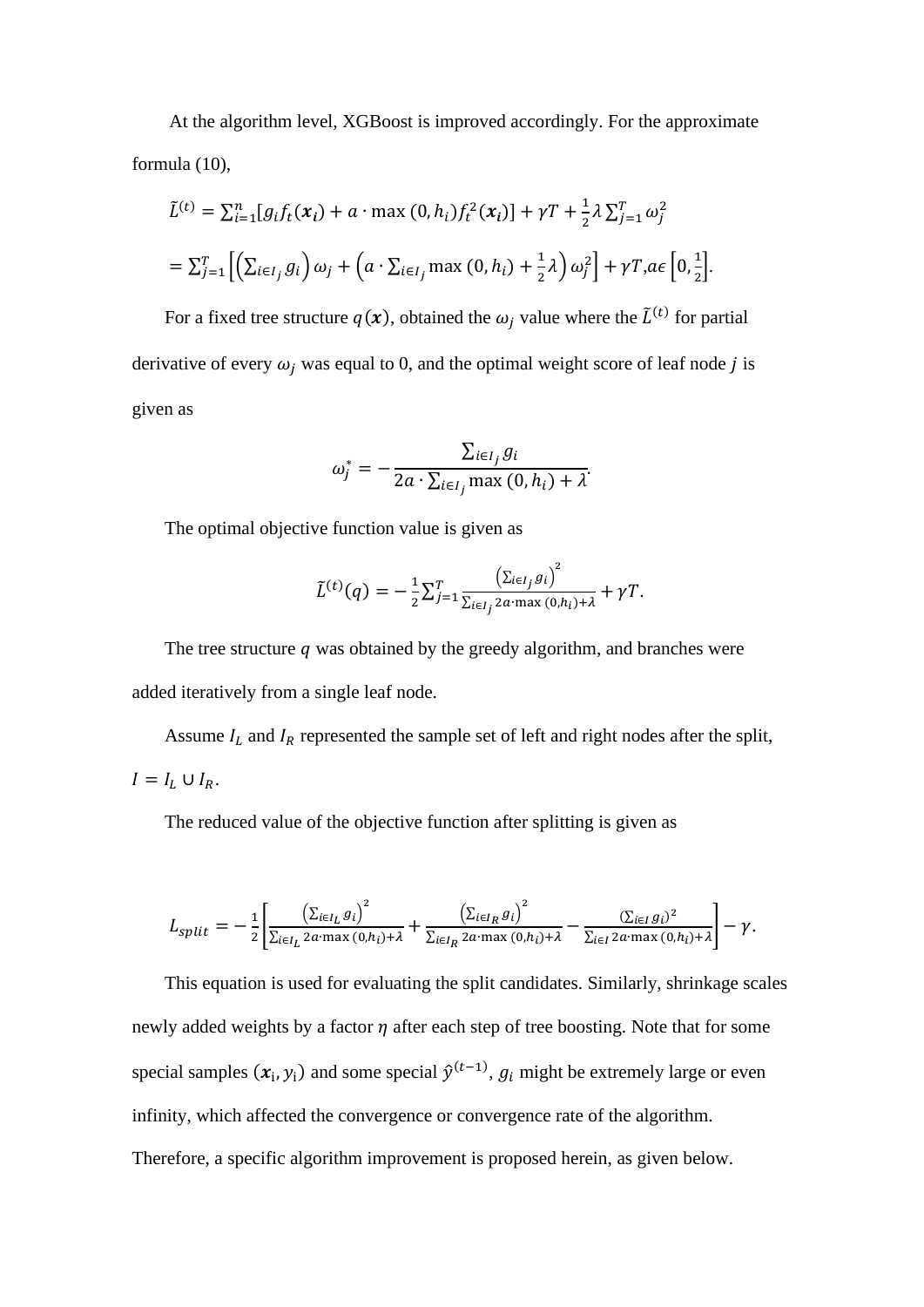If  $|g_i|$  was greater than a certain large positive number M,

let 
$$
\tilde{g}_i = \begin{cases} M, \text{when } g_i \geq M, \\ g_i, \text{when } -M < g_i < M, \\ -M, \text{when } g_i \leq -M, \end{cases}
$$

substituting  $\tilde{g}_i$  for  $g_i$ . If not specifically mentioned,  $g_i$  is still used for representing  $\tilde{g}_i$ in this paper.

In some practical application scenarios, the value range of  $\hat{y}_i$  was a specified interval of R. When  $\eta$  was set to a relatively large value, some  $\hat{y}_i^{(t)}$  might exceed its value range. If this case occurred, it was required to set the η value or set the value of  $f_t(x_i)$  so that  $\hat{y}_i^{(t)}$  was at the boundary of its value range.

It could be proved that the objective function  $L^{(t)}$  converged to its global minimum when  $\eta$  was small enough. The other details of the more generalized XGBoost method mentioned above were the same as the XGBoost method, which this paper will not specify.

It was advised to use the maximum likelihood estimate of  $\hat{y}_i$  as the initial iteration value  $\hat{y}_i^{(0)}$ . The number of training rounds was reduced compared to the initial value of 0 and minimized the possibility of triggering adjustments to the  $g_i$  mentioned above or adjustments to  $\hat{y}_i^{(t)}$  beyond its value range.

### **4.Extend the more generalized XGBoost method to multiobjective parameter**

This section extends the more generalized XGBoost method to multiobjective parameter and forms multiobjective parameter regularized tree boosting method. A sample set  $D = \{ (x_i, y_i) \} (|D| = n, x_i \in R^m, y_i \in R)$ , contained *m* characteristics and *n* samples.

For any sample point $(x_1, y_1)$ , consider *l*-variable loss function  $l(\theta_{1i}, ..., \theta_{l_i}; y_i)$ ,  $\theta_{1}$ , ...,  $\theta_{l_i}$  is the independent variables, the value range of each  $\theta_{j_i}(j = 1, 2, ..., l)$  is a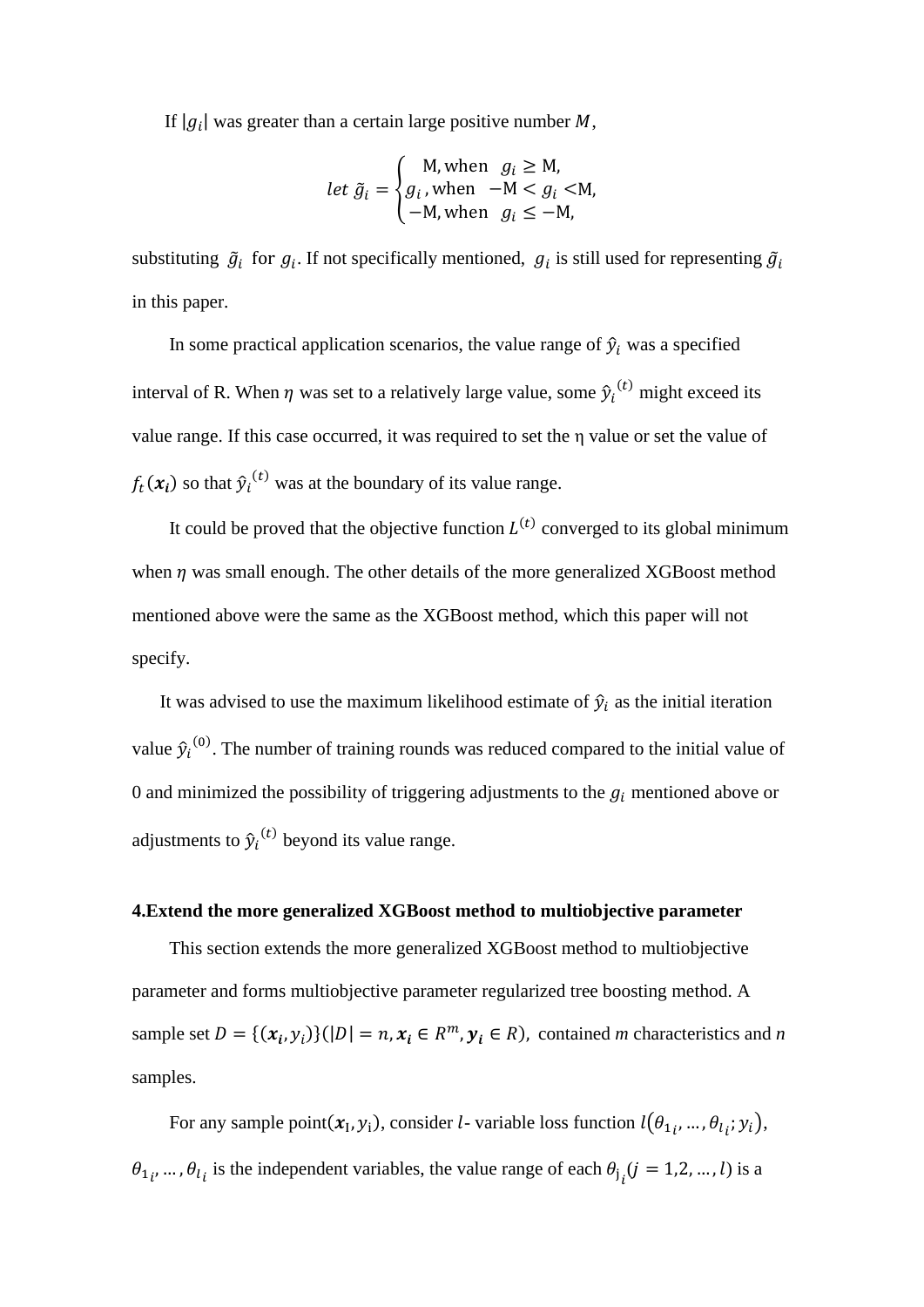subinterval of R. The constraint of the loss function  $l(\theta_{1i}, ..., \theta_{l_i}; y_i)$  for multiobjective parameter regularized tree boosting method is

(1)  $l(\theta_{1i}, ..., \theta_{li}; y_i)$  is second-order differentiable, and there was one and only one local minimum point.

(2) Selected any  $\theta_j$  and test  $l\left(\theta_j\right)$ :

(2.1) There was only one local minimum point in  $l(\theta_{j_i})$ ,

(2.2) The partial derivative of  $l(\theta_{j_i})$  with respect to  $\theta_{j_i}$  was zero only at the local minimum point, or  $l\left(\right.\boldsymbol{\theta_{j}}_{i}\right)$  is strictly monotonic.

Consider  $\theta_{1i}$ , ...,  $\theta_{l_i}$  as *l* parameters to be estimated in the multiobjective parameter regularized tree boosting model.

Add  $K_j$  tree functions to obtain the predicted result of parameter  $\theta_{j_i}$  ( $j = 1, ..., l$ ) of  $l(\theta_{1_i},\ldots,\theta_{l_i};y_i).$ 

$$
\hat{\theta}_{j,i} = \emptyset_j(\boldsymbol{x}_i) = \sum_{k=1}^{K_j} f_{\theta_j,k}(\boldsymbol{x}_i), f_{\theta_j,k} \in F,
$$

As in the XGBoost method,  $F = \{f(x) = \omega_{q(x)}\}(q: R^m \to T, \omega \in R^T)$  was the space of regression trees. q represents the structure of each tree, which mapped a sample to the corresponding leaf index. T was the number of leaves in the tree. Each  $f_{\theta_j,k}$  corresponds to an independent tree structure  $q$  and leaf weights  $\omega$ . To study these tree functions in the model, minimize the following regularization objectives:

$$
L(\emptyset_1, ..., \emptyset_l) = \sum_i l(\theta_{1i}, ..., \theta_{l_i}; y_i) + \sum_{k_1} \Omega_{\theta_1}(f_{k_1}) + \dots + \sum_{k_l} \Omega_{\theta_l}(f_{k_l}),
$$
  
where  $\Omega_{\theta_1}(f_{k_1}) = \gamma_{\theta_1} T_{\theta_1} + \frac{1}{2} \lambda_{\theta_1} ||\omega_{\theta_1}||^2$ ,

…,

$$
\Omega_{\theta_l}(f_{k_l}) = \gamma_{\theta_l} T_{\theta_l} + \frac{1}{2} \lambda_{\theta_l} ||\omega_{\theta_l}||^2.
$$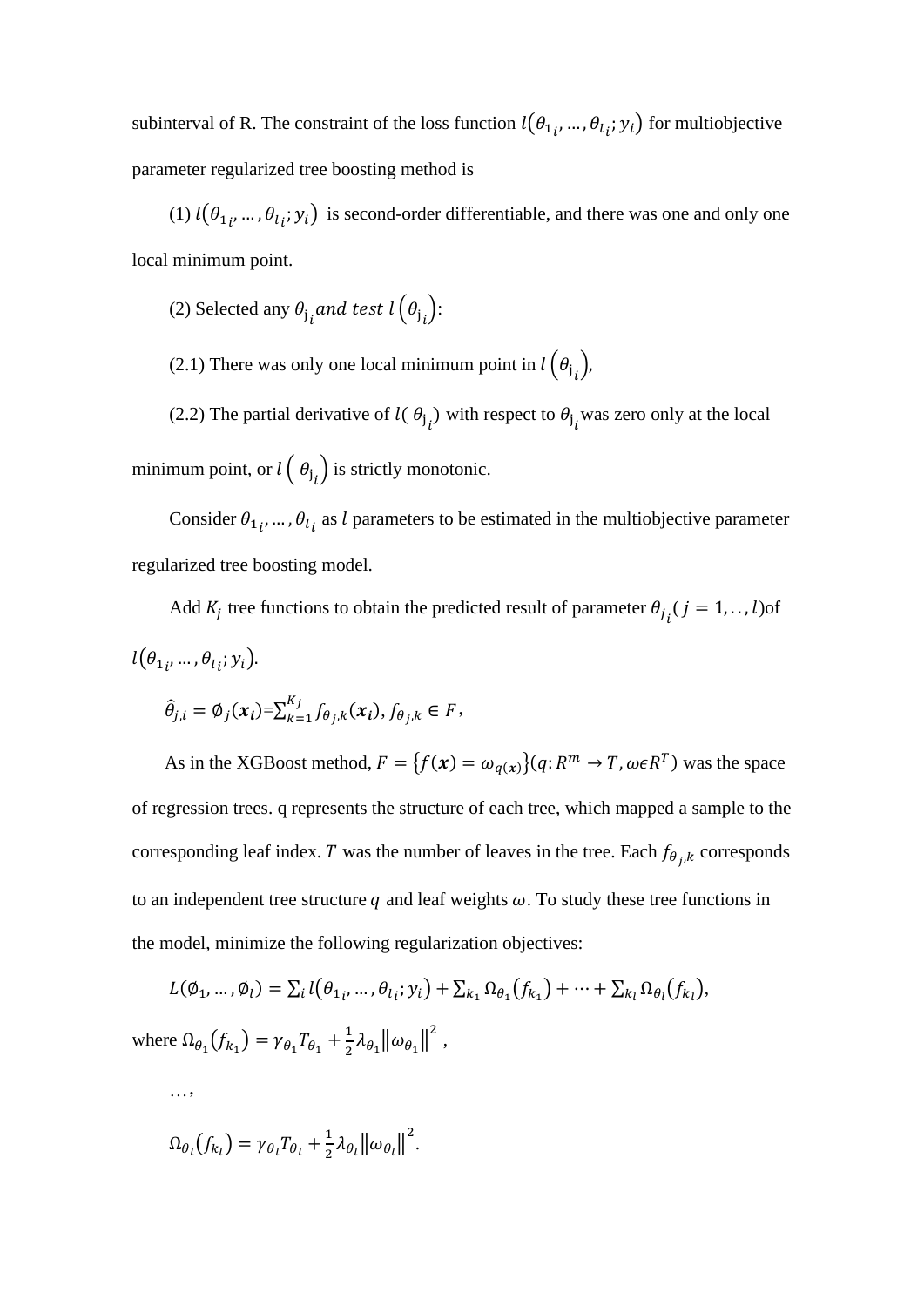Here,  $\gamma_{\theta_j}$ ,  $\lambda_{\theta_j}$  were the regularization hyperparameters of  $\phi_j$ ,  $T_{\theta_j}$  was the number of the of the leaf nodes of  $\varphi_j$  in the corresponding iteration round.

Similar to the XGBoost method, when the  $t - 1$ -th iteration was determined, one of the following approximations was adopted for the objective function

$$
L^{(t)} = \sum_{i=1}^{n} l \left( \widehat{\theta}_{1i}^{(t-1)} + f_{\theta_{1}}^{(t)}(\boldsymbol{x}_{i}), \dots, \widehat{\theta}_{l_{i}}^{(t-1)} + f_{\theta_{l}}^{(t)}(\boldsymbol{x}_{i}); y_{i} \right) + \dots + \Omega_{\theta_{l}} \left( f_{\theta_{l}}^{(t)} \right)
$$

of  $t$ -th iteration:

$$
L^{(t)} \simeq \sum_{i=1}^{n} \left[ l\left(\widehat{\theta}_{1}^{(t-1)}, \dots, \widehat{\theta}_{l}^{(t-1)}; y_i\right) + g_i^{\theta_1} f_{\theta_1}^{(t)}(x_i) + \dots +
$$

$$
g_i^{\theta_l} f_{\theta_l}^{(t)}(x_i) \right] + \Omega_{\theta_1} \left(f_{\theta_1}^{(t)}\right) + \dots + \Omega_{\theta_l} \left(f_{\theta_l}^{(t)}\right) \tag{11}
$$

or

$$
L^{(t)} \approx \sum_{i=1}^{n} \left[ l\left(\widehat{\theta}_{1}^{(t-1)}, \dots, \widehat{\theta}_{l}^{(t-1)}; y_{i}\right) + g_{i}^{\theta_{1}} f_{\theta_{1}}^{(t)}(x_{i}) + \frac{1}{2} \max(0, h_{i}^{\theta_{1}}) \left(f_{\theta_{1}}^{(t)}(x_{i})\right)^{2} + \dots + g_{i}^{\theta_{l}} f_{\theta_{l}}^{(t)}(x_{i}) + \frac{1}{2} \max(0, h_{i}^{\theta_{l}}) \left(f_{\theta_{l}}^{(t)}(x_{i})\right)^{2} + \Omega_{\theta_{1}} \left(f_{\theta_{1}}^{(t)}\right) + \dots + \Omega_{\theta_{l}} \left(f_{\theta_{l}}^{(t)}\right) \tag{12}
$$

or

$$
L^{(t)} \approx \sum_{i=1}^{n} \left[ l\left(\widehat{\theta}_{1i}^{(t-1)}, \dots, \widehat{\theta}_{l_i}^{(t-1)}; y_i\right) + g_i^{\theta_1} f_{\theta_1}^{(t)}(x_i) + a_1 \cdot \max(0, h_i^{\theta_1}) \left(f_{\theta_1}^{(t)}(x_i)\right)^2 + \dots + g_i^{\theta_l} f_{\theta_l}^{(t)}(x_i) + a_l \cdot \max(0, h_i^{\theta_l}) \left(f_{\theta_l}^{(t)}(x_i)\right)^2 \right] + \Omega_{\theta_1} \left(f_{\theta_1}^{(t)}\right) + \dots + \Omega_{\theta_l} \left(f_{\theta_l}^{(t)}\right),
$$
\n
$$
a_1, \dots, a_l \in \left[0, \frac{1}{2}\right] \tag{13}
$$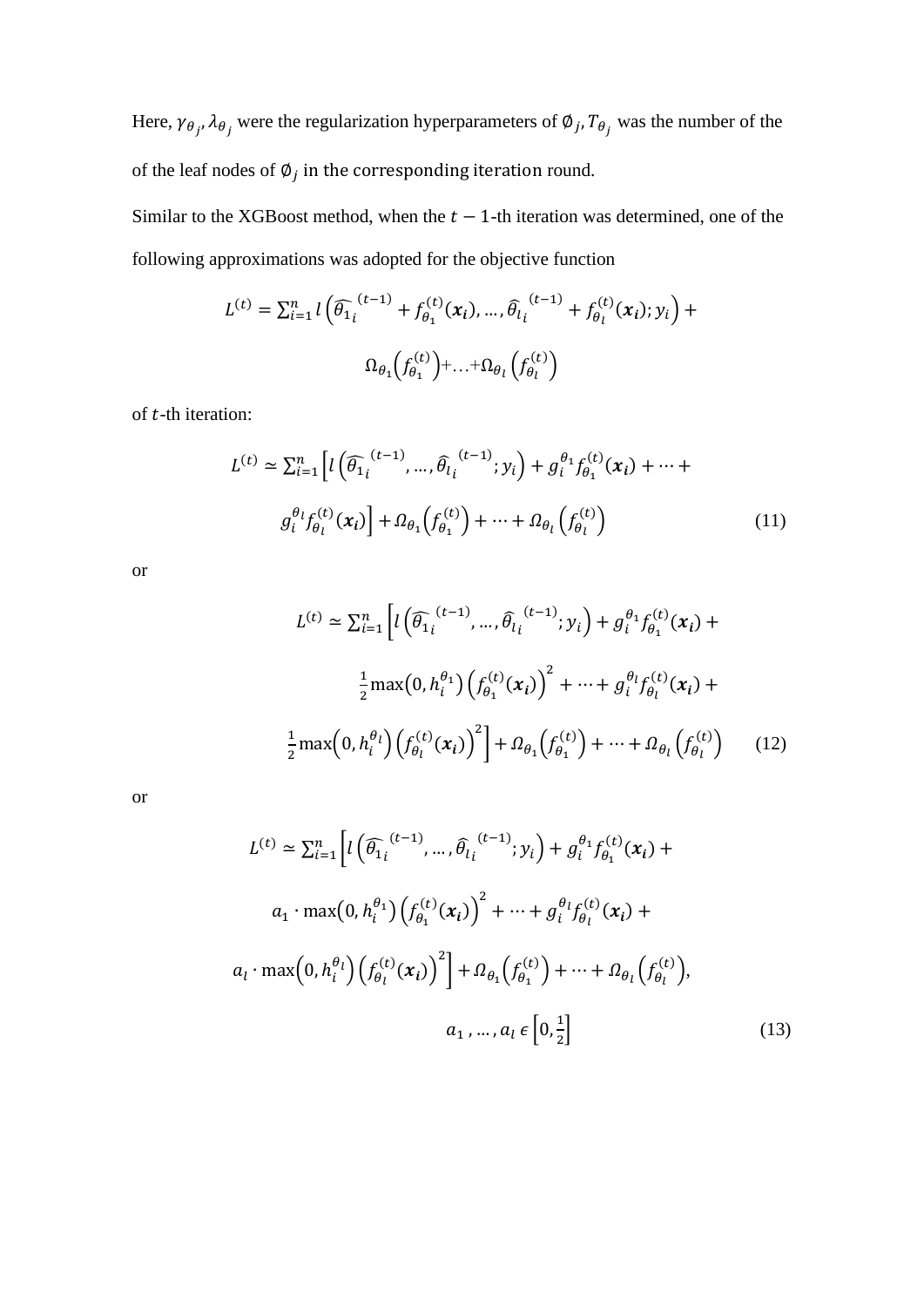Equations (11) and (12) were special cases of equation (13).

Here,

 $g_i^{\theta_j}$  is the partial derivative of a loss function  $l\left(\widehat{\theta_1}_i\overset{(t-1)}{\ldots},\mathfrak{m},\widehat{\theta_l}_i\right)$  $(t-1)$ ;  $y_i$ ) to  $\widehat{\theta}_j$  $(t-1)$ ,  $h_i^{\theta_j}$ is the second partial derivative of a loss function  $l\left(\widehat{\theta_{1}}_{i}^{(t-1)},...,\widehat{\theta_{l}}_{l}\right)$  $(t-1)$ ;  $y_i$ ) to  $\widehat{\theta}_j$  $(t-1)$ A maximum of  $l$  trees could be trained simultaneously in each round of training (i.e., parameters to be estimated could be trained simultaneously). Each tree corresponded to one parameter to be estimated and had its own independent hyperparameters. Similar to the more generalized XGBoost method, if  $|g_i|$  was greater than a certain large positive number M,

let 
$$
\widetilde{g_i^{\theta_j}} = \begin{cases} M_j, \text{ when } g_i^{\theta_j} \ge M_j; \\ g_i^{\theta_j}, \text{ when } -M_j < g_i^{\theta_j} < M_j; \\ -M_j, \text{ when } g_i^{\theta_j} \le -M_j. \end{cases}
$$

substituting  $\widetilde{g_i^{\theta_j}}$  for  $g_i^{\theta_j}$ . If not specifically mentioned,  $g_i^{\theta_j}$  is still used for representing  $\widetilde{g_l^{\theta_j}}$  in this paper.

Consider each parameter  $\theta_j$  independently.  $f_{\theta_j}^{(t)}(x_i)$  has the same tree structure and function expression as the more generalized XGBoost method.

For each parameter  $\theta_j$  to be estimated, there were independent learning rate  $\eta_j$ , independent number of training rounds  $K_j$ , and independent super parameter  $M_j$ . Under certain scenarios, the value range of  $\theta_i$  was an interval of R. In general, we can set this interval to be closed. If  $\eta_j$  was set to a relative large value, some  $\widehat{\theta}_j$  $(t)$  might exceed its value range. If this happens, it was needed to set the  $\eta_j$  value, or set the  $f_{\theta_j}^{(t)}(x_i)$  values to make  $\widehat{\theta}_{j_i}$  $<sup>(t)</sup>$  fall at the boundary of the interval.</sup>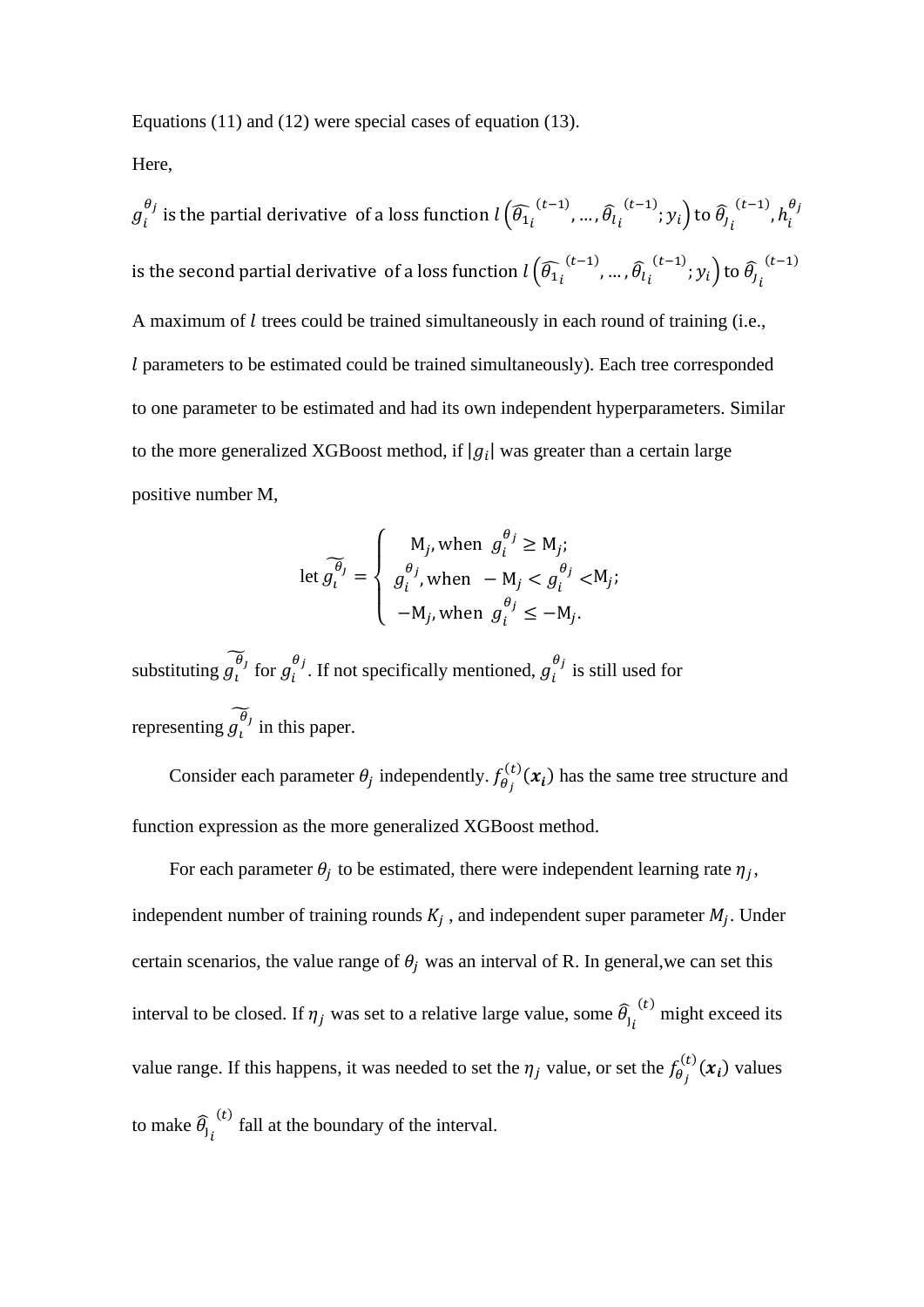The value range of parameters could be reasonably selected. In practice, the reasonable prediction results would probably not fall at the theoretical extreme boundary condition. In general, the value range was considered a closed interval, and its boundary point had a reasonable distance from the theoretical boundary point. The other details of the algorithm are the same as the [XGBoost method,](file:///C:/Users/louis/Desktop/OneDrive%20-%20CACTUS/NGKYN_1_2/draft/NGKYN_1_2_返稿后第一次修改.docx%23Xgboost) which will not be specified in this paper.

It was straightforward to prove that the objective function  $L^{(t)}$  converged to its global minimum when the learning rate was small enough. As discussed in Section 3, consider using the maximum likelihood estimate of  $\theta_{1i}$ , ...,  $\theta_{l_i}$  as the initial value of the iteration, which was quite beneficial.

## **5. Multiobjective parameter regularized tree boosting method and parameter estimation of parametric probability distributions**

Assume that the predictor variable followed a parametric probability distribution that contained multiple parameters. To improve the prediction performance, multiple parameters was modelled, and then the specific expression of the probability distribution function was obtained. The multiobjective parameter regularized tree boosting method was an ideal method, and the motivation behind its proposition was to meet this requirement. It was assumed that the predictor variables of each sample point followed a certain parametric probability distribution and were independent of each other (conditionally independent based on their respective characteristics and parameters). In general, the negative log-likelihood function of the distribution was adopted as the loss function, and the distribution parameters to be estimated were the independent variables of the loss function. Assuming the independence of the sample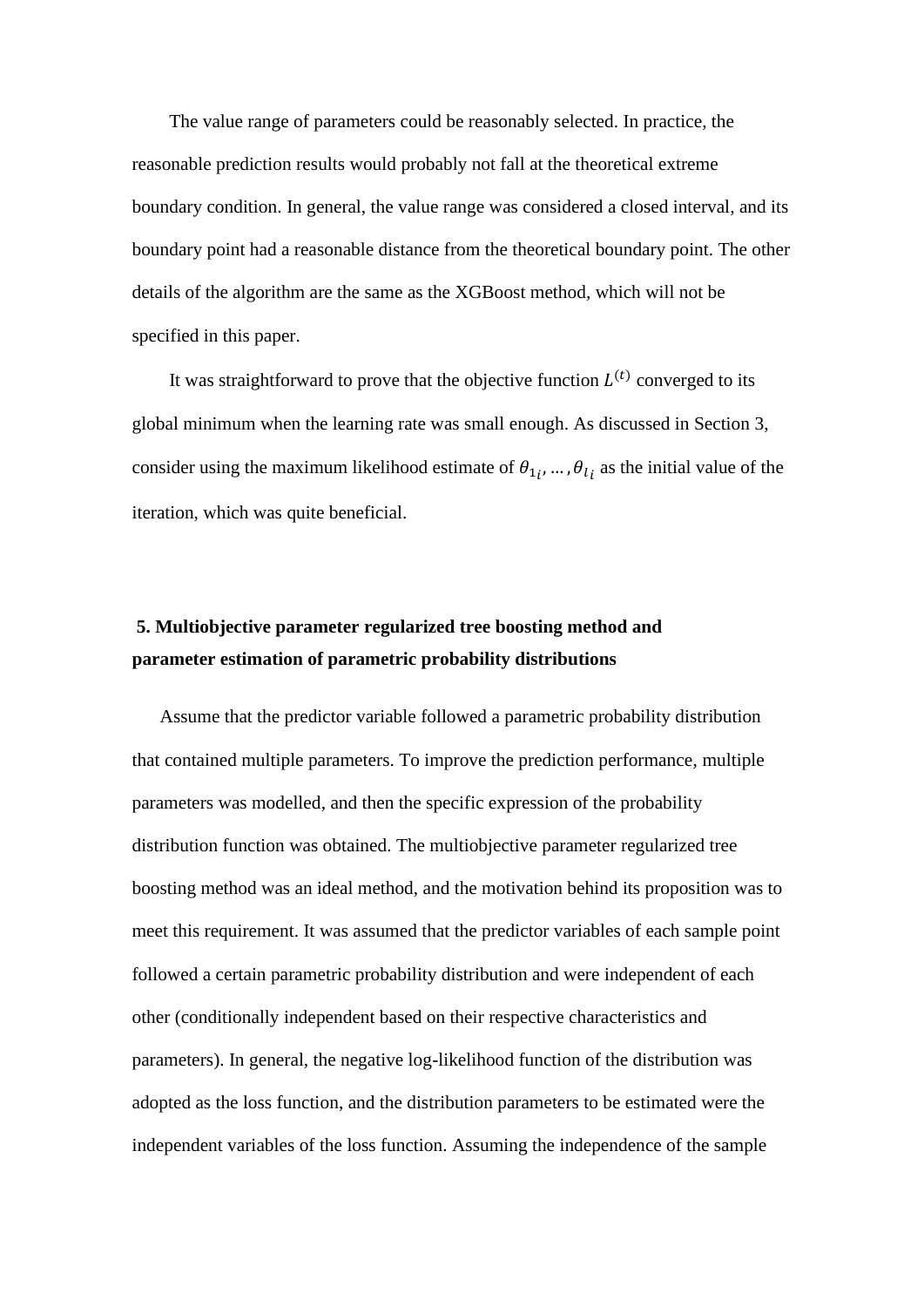point, the loss function of the sample set; namely, the sum of the loss functions of the sample points in the sample set, was the negative log-likelihood function of the sample set. As long as the loss function of each sample point satisfied the constraint for the loss function of the multiobjective parameter regularized tree boosting method, this method was applied to model and predict each parameter of a parametric probability distribution. It could be verified that, for most common parametric probability distributions and their common parameterized form, the negative log-likelihood function that was used as the loss function satisfied the constraint condition for the loss function of the multiobjective parameter regularized tree boosting method.

Similar to the generalized linear model, for the parameter to be estimated, some transformations of the parameter could be made, or a certain link could be added, as long as the constraint condition for the loss function of the multivariate regularized tree boosting method was satisfied. Similar to the application of the generalized linear model in practice, different parameterizations or links increased the number of candidate models, and the selection of the winning model among many candidate models were beneficial to improve the prediction performance.

### **6.A few examples of non-life insurance pricing**

Similar to the XGBoost method, the more generalized XGBoost method and the multiobjective parameter regularized tree boosting method could be widely used in various fields.

The following section provides some examples in the non-life insurance pricing field.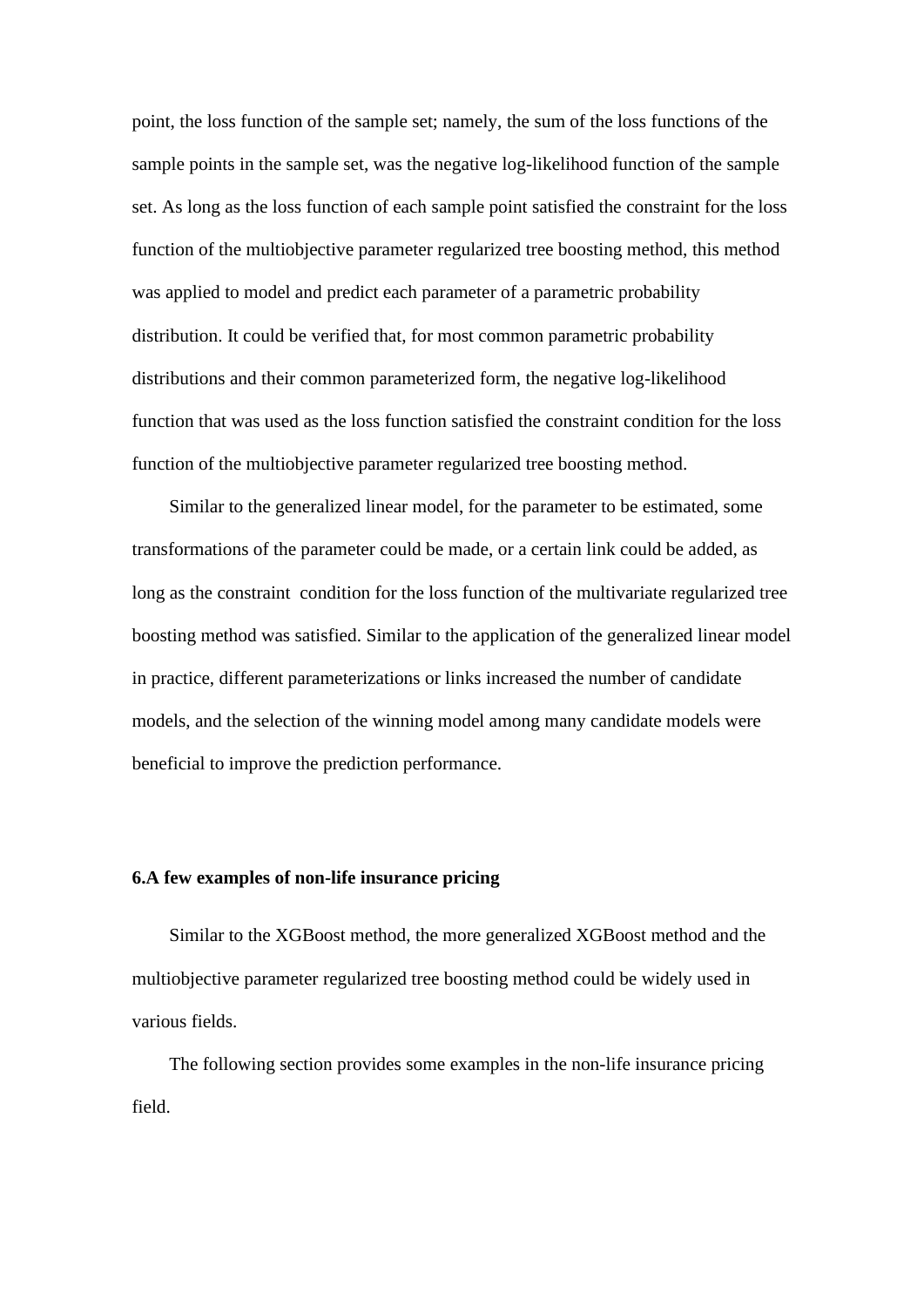### *Example 1:*

It is assumed that the loss severity of auto insurance policy was subject to the gamma distribution  $Y_i$ . Here,  $Y_i$  is independent of each other (conditionally independent under its respective characteristics and parameters) according to the classic non-life insurance pricing model. Gamma distribution was a classic heavy tail distribution. Regarding loss severity, the gamma distribution fit better than the normal distribution in most cases. Other details of the actuarial model for non-life insurance pricing can be found in classic textbooks, including the work of [Klugman et al.](file:///C:/Users/louis/Desktop/OneDrive%20-%20CACTUS/NGKYN_1_2/draft/NGKYN_1_2_返稿后第一次修改.docx%23LossModels)

A classical parametric form of the probability density function of the gamma distribution is given by

$$
f(y; \beta, \alpha) = \frac{\beta^{-\alpha}}{\Gamma(\alpha)} y^{\alpha - 1} e^{-\frac{1}{\beta}y}, \alpha > 0, \beta > 0.
$$
 (14)  
where the expectation  $\mu = \alpha \cdot \beta, \ \beta = \frac{\mu}{\alpha}.$ 

Similar to the generalized linear model, our interest focuses on the expectation of loss severity. Now the more generalized XGBoost method was applied to fit the μ.

We rewrote equation  $(14)$  as

$$
f(y; \mu, \alpha) = \frac{\binom{\alpha}{\mu} \alpha}{\Gamma(\alpha)} y^{\alpha - 1} e^{-\frac{\alpha}{\mu} y}
$$
, where  $\mu = \alpha \cdot \beta$ .

The probability density function of a loss severity of the auto insurance policy is given as

$$
f(y_i; \mu_i, \alpha) = \frac{(\frac{\alpha}{\mu_i})^{\alpha}}{\Gamma(\alpha)} y_i^{\alpha - 1} e^{-\frac{\alpha}{\mu_i} y_i}.
$$

As assumed by independence, the loss function of the training set may be expressed as

$$
\sum_{i=1}^{n} l(\hat{y}_i; y_i, \alpha) = -\sum_{i=1}^{n} ln f(\hat{y}_i; y_i, \alpha) = -\sum_{i=1}^{n} [aln\alpha - \alpha ln \hat{y}_i - ln\Gamma(\alpha) +
$$
  

$$
(\alpha - 1)lny_i - \frac{\alpha}{\hat{y}_i}y_i],
$$
 where  $\hat{y}_i$  denotes  $\hat{\mu}_i$ .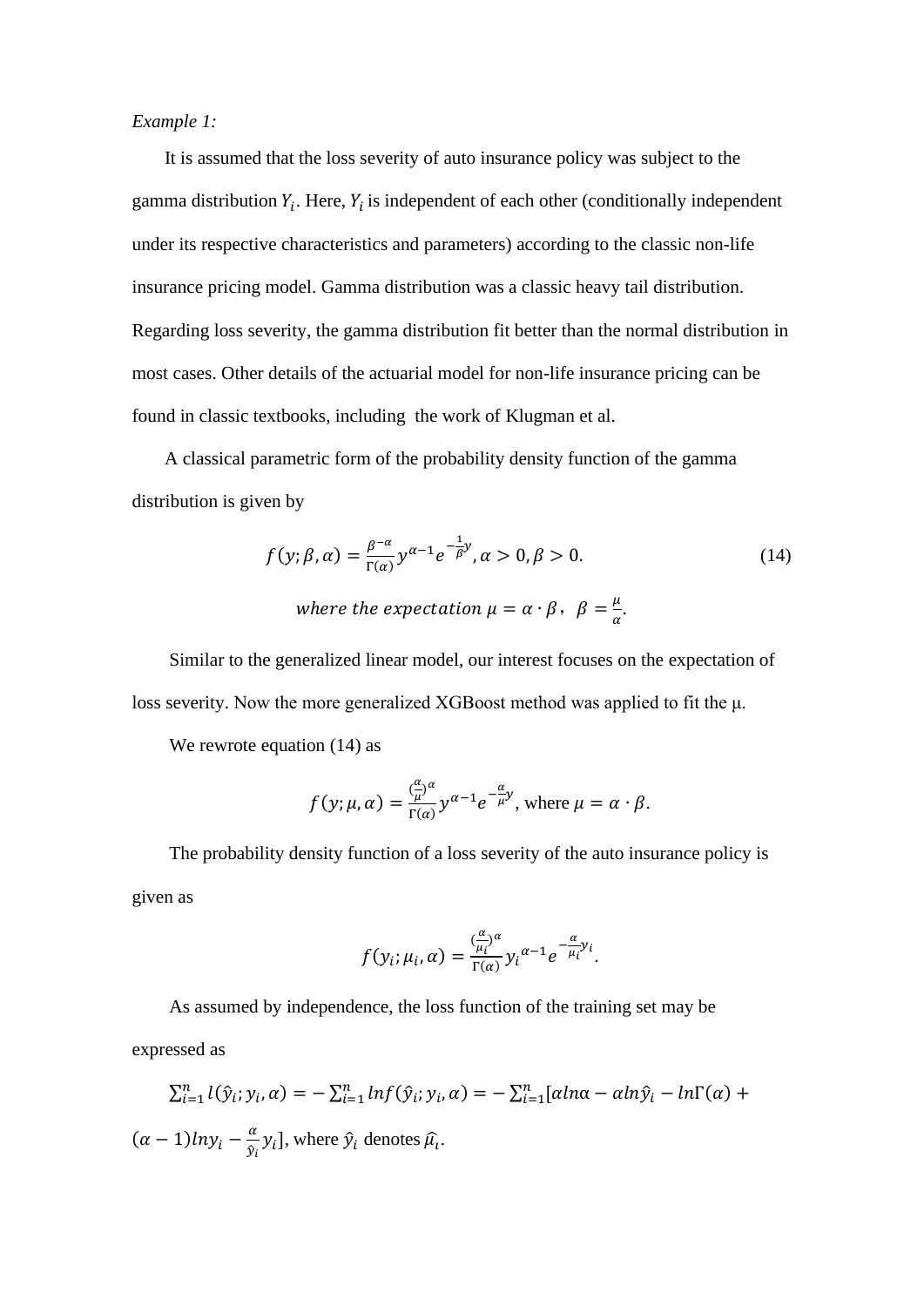When  $\alpha = 5$ ,  $y_i = 4$ , the plot of  $l(\hat{y}_i; y_i, \alpha)$  is shown as that in Figure 2.



Figure 2. Loss function plot of a sample. The negative log likelihood function of gamma distribution was used as the loss function, where  $\alpha = 5$  and  $y_i = 4$ .

It was not a convex function and did not satisfy the loss function requirement of the XGBoost method. It could be verified that for any  $y_i$  and  $\alpha$ ,  $l(\hat{y}_i; y_i, \alpha)$  was secondorder differentiable to  $\hat{y}_i$ ; there was one and only one local minimum point and only at that point, the derivative was zero. Thus, the loss function constraint condition of the more generalized XGBoost method was satisfied. The estimation parameter  $\mu_i$  was modelled using the more generalized XGBoost method:  $\hat{y}_i = \phi(x_i)$ . Here,  $\phi(x_i)$  was the tree function of the more generalized XGBoost method.

Consider  $\alpha$  as a nuisance parameter. Its value could be determined empirically. It could also be considered as a hyperparameter, and its value was determined by other methods such as grid searching or maximum likelihood estimation .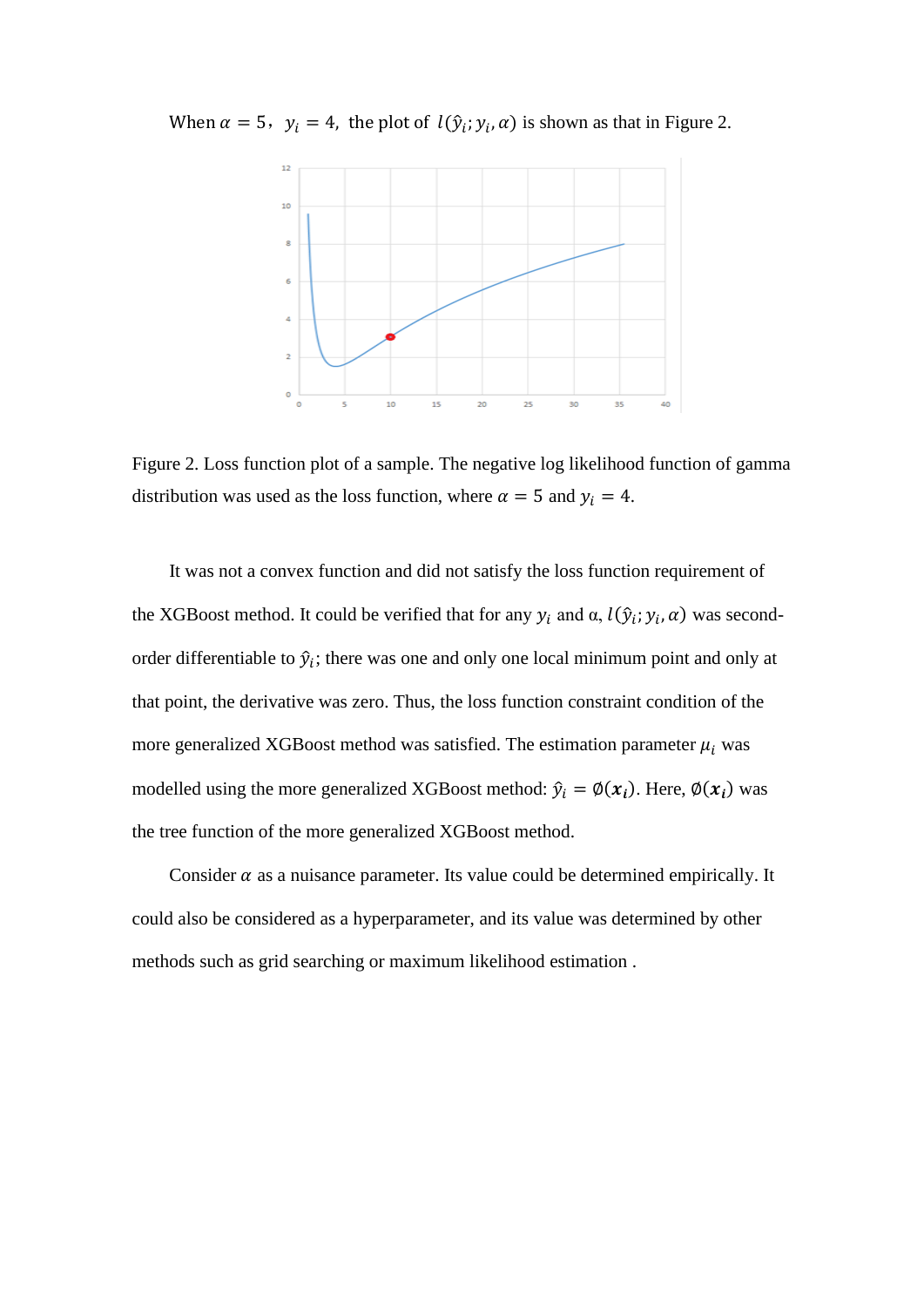### *Example 2:*

It is assumed that the loss frequency of auto insurance policy was subject to the mixed distribution  $Y_i$  of the degenerate zero distribution (one-point distribution) and Poisson distribution. The probability distribution function was

$$
\begin{cases}\nP(Y=0) = (1-\alpha) + \alpha e^{-\lambda} \\
P(Y=k) = \alpha \frac{\lambda^k}{k!} e^{-\lambda}, \quad k = 1,2,... \n\end{cases}, \quad \alpha \in (0,1], \lambda \in (0,+\infty).
$$

This distribution belonged to  $(a, b, 1)$  class and did not belong to the exponential family, where  $\mu = E(Y) = \alpha \lambda$ . Assume that  $Y_i$  was independent of each other (conditionally independent under their respective characteristics and parameters).

Similar to the generalized linear model, our interest focuses on the expectation of loss frequency. The probability distribution function of  $Y_i$  can be written as

$$
P(Y_i; \mu_i, \alpha) = \begin{cases} (1 - \alpha) + \alpha e^{-\frac{\mu_i}{\alpha}}, & y_i = 0 \\ \alpha \frac{(\frac{\mu_i}{\alpha})^{y_i}}{y_i!} e^{-\frac{\mu_i}{\alpha}}, & y_i = 1, 2, ... \end{cases}, \alpha \in [0, 1], \mu_i \in (0, +\infty).
$$

Take the negative log-likelihood function as the loss function and take  $\mu_i$  as the parameter to be estimated, and its predicted value was expressed as  $\hat{y}_i$ . Based on the independence hypothesis, the loss function of the whole training set was

$$
\sum_{i=1}^n l(\hat{y}_i; y_i, \alpha) = \sum_{i=1}^n -\ln P(y_i, \hat{y}_i, \alpha) \, .
$$

When  $\alpha = 0.5$  and  $y_i = 0$ , the plot of  $l(\hat{y}_i; y_i, \alpha)$  is shown as that in Figure 3.

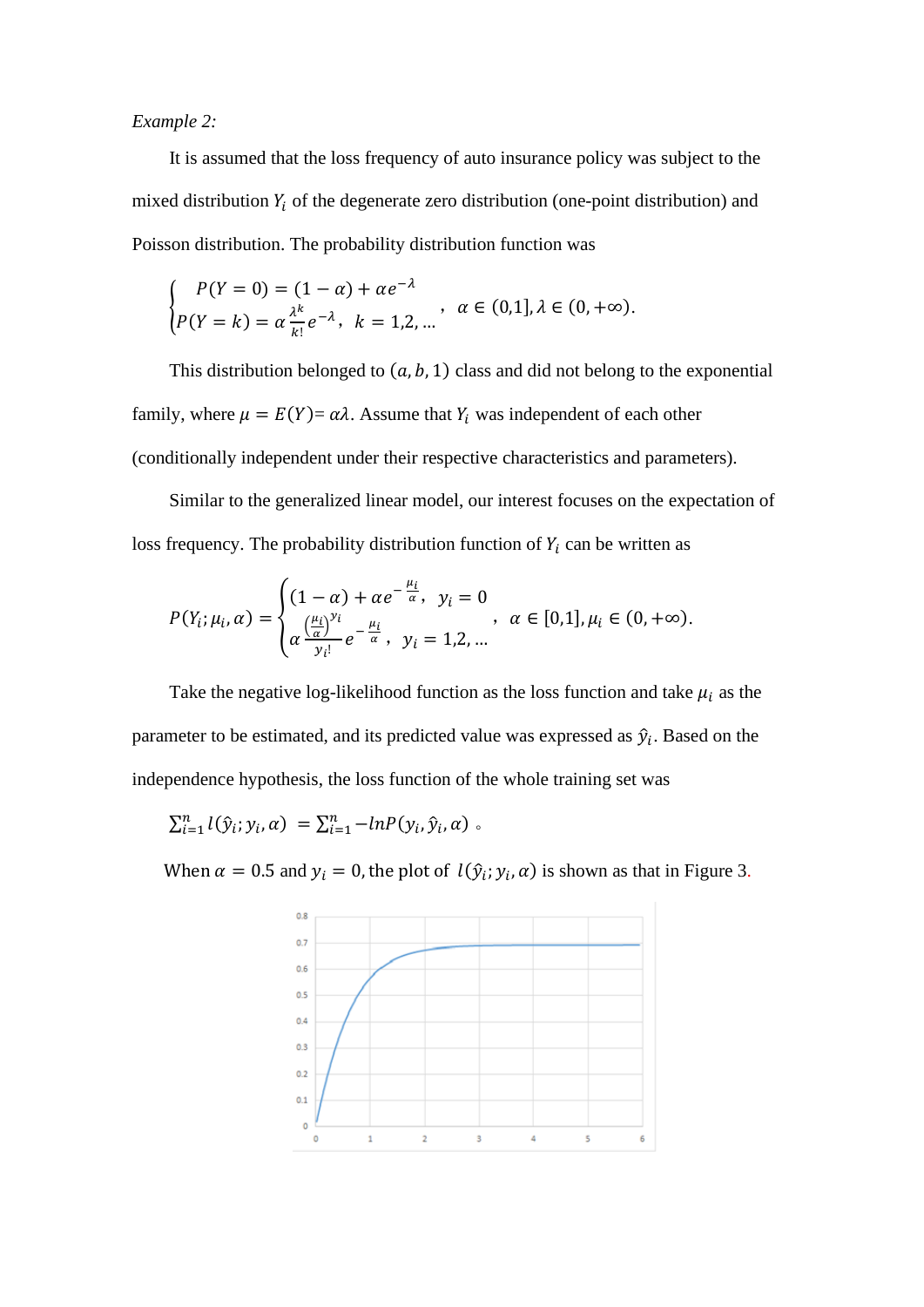Figure 3. Loss function plot of a sample. The negative log likelihood function was used as the loss function, where  $\alpha = 0.5$  and  $y_i = 0$ .

It was not a convex function and did not satisfy the loss function constraint of the XGBoost method. It could be verified that, for any  $y_i$  and  $\alpha$ ,  $l(\hat{y}_i; y_i, \alpha)$  was secondorder differentiable to  $\hat{y}_i$ ; there was one and only one local minimum point; and only at that point, the derivative was zero, or  $l(\hat{y}_i; y_i, \alpha)$  was strictly monotonic. Thus, the loss function constraint of the more generalized XGBoost method was satisfied.

The estimation parameter  $\mu_i$  was modelled using the more generalized XGBoost method:  $\hat{y}_i = \phi(x_i)$ .  $\phi(x_i)$ , which was the tree function of the more generalized XGBoost method. Consider  $\alpha$  as a nuisance parameter.

Comment: This mixed distribution had a larger variance than the expectation and was often applied to fit over-dispersed data that have many zeros, which was one of the options for solving the problem of overdispersion caused by Poisson distribution fitting. Further, this distribution belonged to (a, b,1) class and did not belong to the exponential family. Thus, compared with GLM, the more generalized XGBoost method could fit a wider range of parametric probability distributions.

### *Example 3:*

Compared with Poisson distribution, negative binomial distribution could also solve overdispersion in the fitting process. It is assumed that the loss frequency of auto insurance policy followed a negative binomial distribution  $Y_i$ , and a classical parameter form of the probability distribution function of this distribution was

$$
P(Y_i; \beta_i, \gamma_i) = {y_i + \gamma_i - 1 \choose y_i} \left(\frac{1}{1 + \beta_i}\right)^{\gamma_i} \left(\frac{\beta_i}{1 + \beta_i}\right)^{y_i}, y_i = 0, 1, 2, ...,
$$
  

$$
\beta_i > 0, \gamma_i > 0.
$$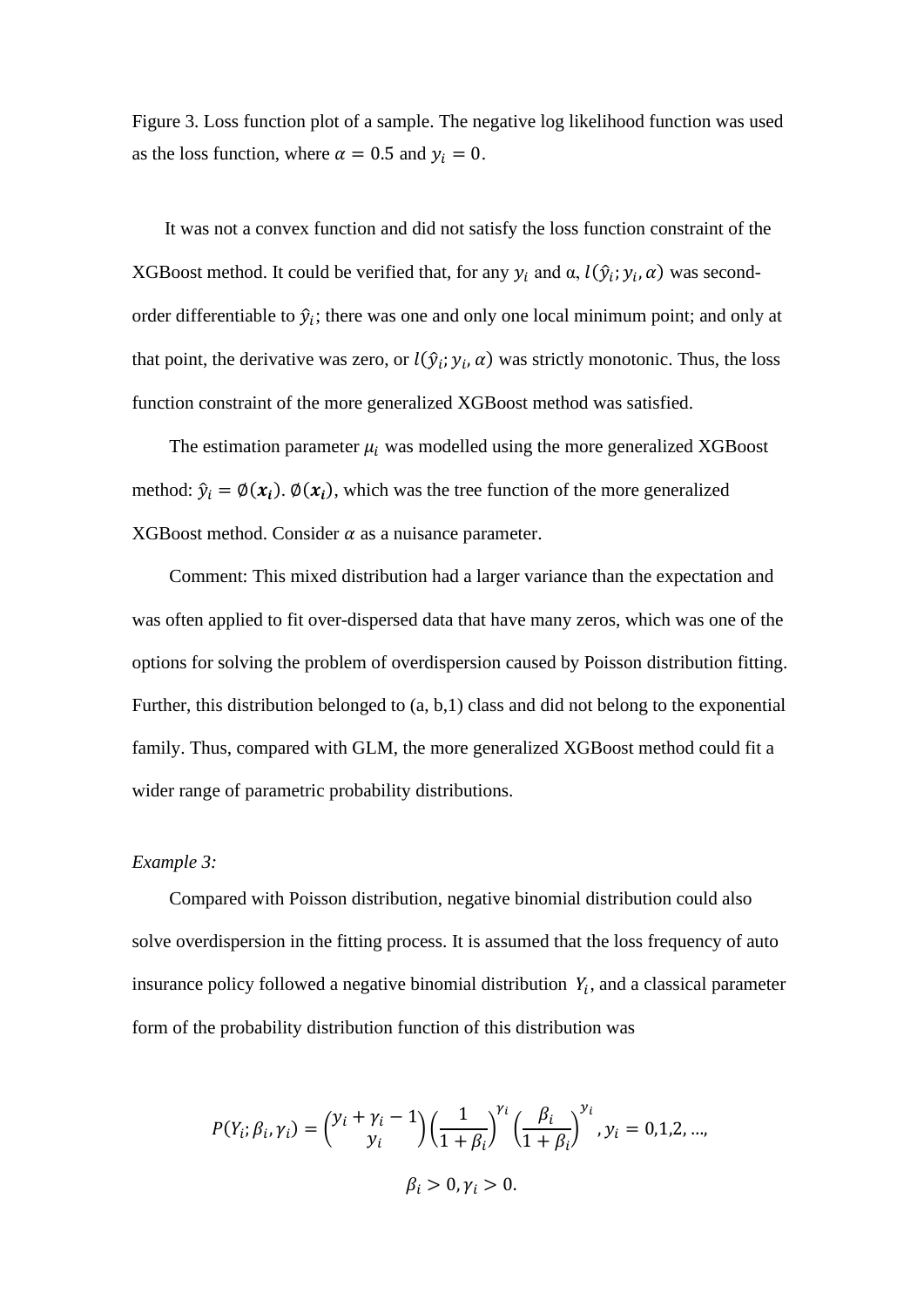We were interested in both parameters of the negative binomial distribution. Taking the negative log-likelihood function as the loss function, and assuming its independence, the loss function of the training set was

$$
\sum_{i=1}^{n} l(\theta_{1i}, \theta_{2i}; y_i) = \sum_{i=1}^{n} -\ln P(y_i, \beta_i, \gamma_i)
$$

It is easy to verify that for some  $y_i$  and  $\gamma_i$ , the loss function

 $-\ln P(y_i, \beta_i, \gamma_i)$  is not the convex function of  $\beta_i$ . The value range of the parameter could be set to  $\beta_i \epsilon [\epsilon_1, M_1], \gamma_i \epsilon [\epsilon_2, M_2],$  where  $\epsilon_1, \epsilon_2$  were small enough positive numbers, while  $M_1$ ,  $M_2$  were large enough positive numbers.

It could be verified that for any  $y_i$ , the loss function  $-\ln P(\beta_i, \gamma_i; y_i)$  met the constraint for loss function in the value range of the multiobjective parameter regularized tree boosting method.

Therefore, the parameter estimation of the probability distribution could be obtained by using the corresponding method.

Furthermore, considering that the sample points have different exposure numbers, similar to Poisson regression, exposure refers to the duration of the observation time or the size of the observed space or the number of micro individuals within a sample point, etc. For ordinary scenarios and models, exposure and the expectation of predictor variables are directly proportionate. We took one car per year as one exposure unit. Similar to the widely used Poisson regression's treatment of exposure number, it was assumed that the observed samples followed the negative binomial distribution of the following parameter form:

$$
P(Y; \beta, \gamma, exposure) = \binom{y + exposure \cdot \gamma - 1}{y} \left(\frac{1}{1+\beta}\right)^{exposure \cdot \gamma} \left(\frac{\beta}{1+\beta}\right)^y,
$$

where  $exposure$  represents the exposure number of the sample.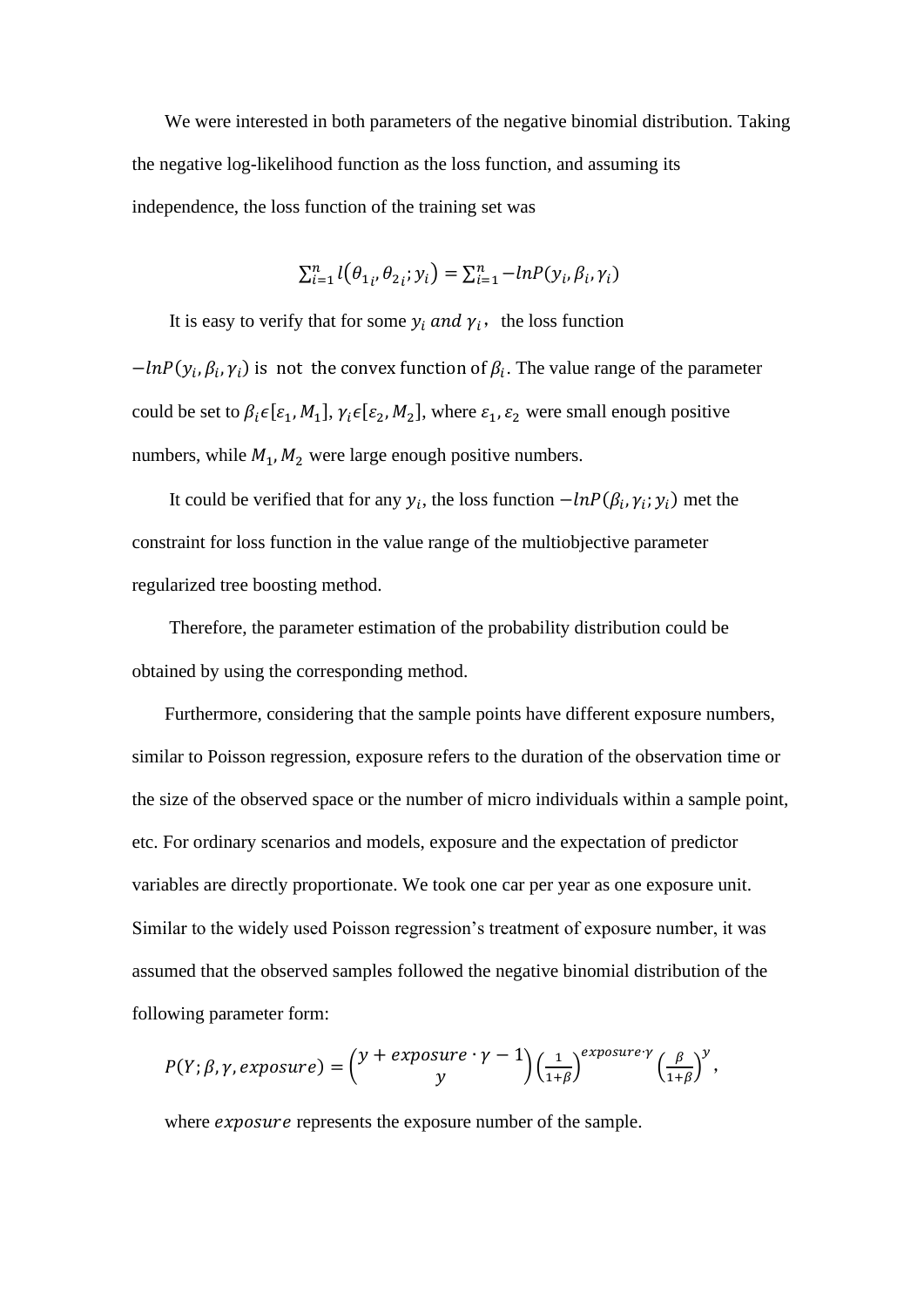Taking the negative log-likelihood function as the loss function, the loss function of a sample point  $(x_i, y_i)$  was

$$
l(\beta_i, \gamma_i; y_i, exposure_i) = -\left[ln\left(\frac{y_i + exposure_i \cdot \gamma_i - 1}{y_i}\right) + exposure_i \cdot \frac{\gamma_i \cdot ln\left(\frac{1}{1 + \beta_i}\right) + y_i ln\left(\frac{\beta_i}{1 + \beta_i}\right)\right].
$$

It can be proved for any  $y_i$  and  $exposue_i$ , the constraint for the loss function of the multiobjective parameter regularized tree boosting method is satisfied in the value range. Moreover, different insurance policies might have different terms and conditions on deductibles for a claim, and the deductible amount determines whether to report a loss if it occurs. The underwriter obtains first-hand data about loss frequency that is actually a claim frequency. To customize different deductibles to the insured party, distributions of loss frequency are calculated backwards from the claim frequency distribution and deductibles as well as loss severity distribution. Here, the loss refers to the claim amount that might occur if the policy does not have deductibles. Under the classic non-life insurance pricing actuarial theories, similar to the exposure number, I adjusted the parameter  $\beta$ , where  $\alpha$  was the adjustment coefficient. It was assumed that the observed sample followed a negative binomial distribution in the following parameter form:

$$
P(Y; \beta, \gamma, exposure, a) = {y + exposure \cdot \gamma - 1 \choose y} \left(\frac{1}{1 + a \cdot \beta}\right)^{exposure \cdot \gamma} \left(\frac{a \cdot \beta}{1 + a \cdot \beta}\right)^y.
$$

Take the negative logarithmic likelihood function as the loss function:

$$
l(\beta_i, \gamma_i; y_i, exposure_i, a_i) = -\left[ln\left(\frac{y_i + exposure_i \cdot \gamma_i - 1}{y_i}\right) + exposure_i \cdot \gamma_i \cdot ln\left(\frac{1}{1 + a_i \beta_i}\right) + y_i ln\left(\frac{a_i \beta_i}{1 + a_i \beta_i}\right)\right].
$$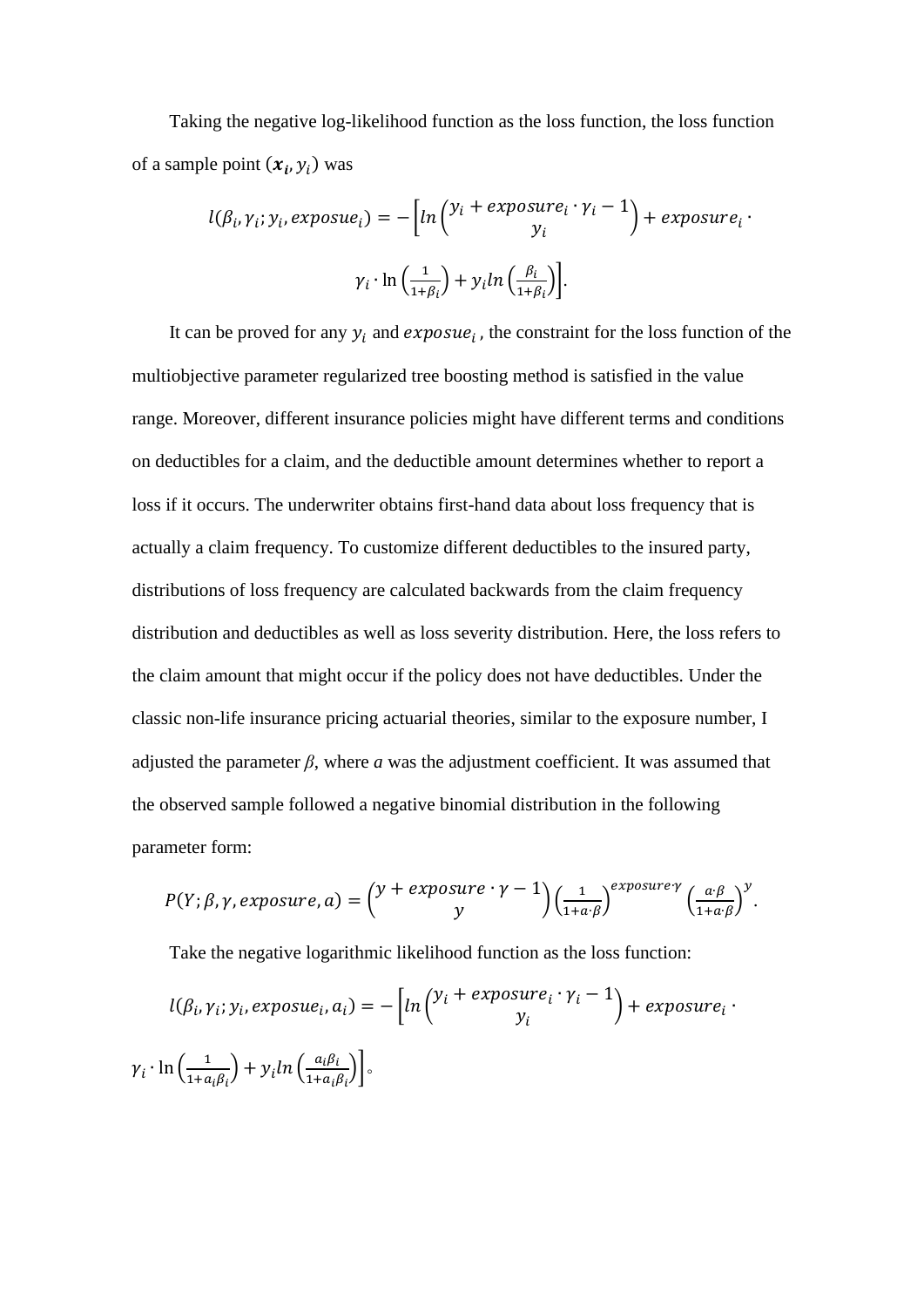It could be proved for any  $y_i$ ,  $a_i$ , and  $exposue_i$ , the constraint for the loss function of the multiobjective parameter regularized tree boosting method was satisfied in the value range.

Comment: In non-life insurance pricing, the distribution of the predictor variable (not just the expectation or variance of the loss variable) is important for at least two reasons enumerated below:

1. The insurer needs to arrange reinsurance according to the probability distribution of the total claim variables to control the overall risk.

2. For different deductibles, different probability distributions of claim frequency needs to be determined to carry out customized pricing.

The above cases, which combined with the most advanced machine learning techniques and mature insurance actuary theories, might open up new ideas in the application of big data analysis in the non-life insurance actuarial field.

### **7.Discussion**

The selection of the evaluation index had to be consistent with the selection of loss function. For the loss function which took the negative log-likelihood function as the training set, it was natural to take the negative log-likelihood function as the evaluation index for the verification set and the test set. In this way, different parameter forms, different candidate parametric probability distributions, and even different modelling methods including XGBoost method, more generalized XGBoost method, multiobjective parameter regularized tree boosting method, and generalized linear model etc., were compared under the same framework, and the winning model was selected by using the test set.

When the interest was focused on a certain parameter, and the remaining parameters were highly deterministic, a more generalized XGBoost method was applied to process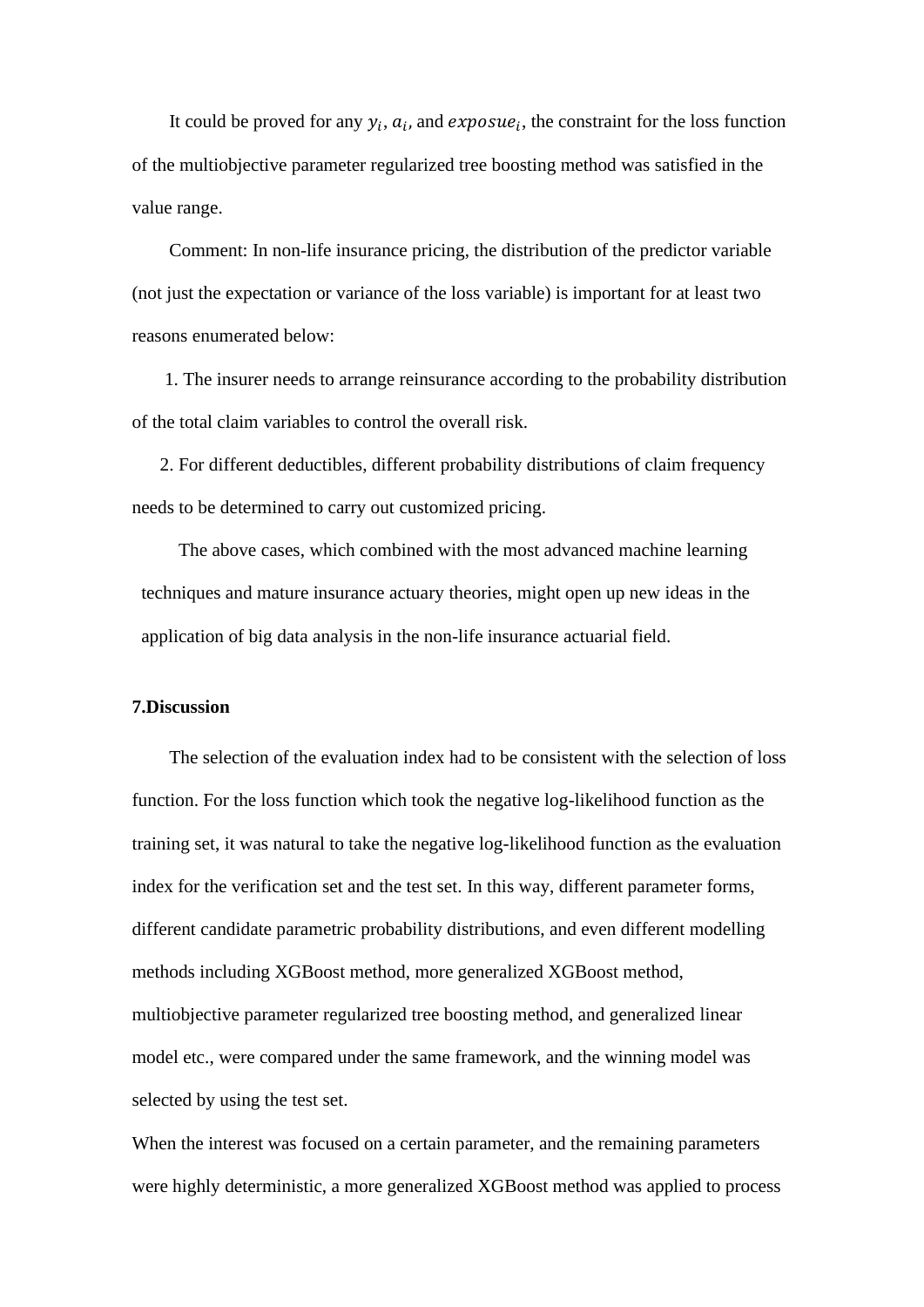the uninterested parameters as nuisance parameters. If multiple parameters were interested simultaneously, it was necessary to adopt the multiobjective parameter regularized tree boosting method. Similarly, if some parameters in the multi-parameter distribution were less interested or more deterministic, they could be also processed as nuisance parameters.

In the multiobjective parameter regularized tree boosting method, for the parameters to be estimated with strong certainty, its main regularization hyperparameters, such as  $\gamma$  and  $\lambda$ , needed to be increased to prevent overfitting. To improve the calculation efficiency, the number of training rounds corresponding to these parameters were reduced. A better solution was to set the iterations intervals so that the total number of training rounds was reduced. The certainty of parameters to be estimated was based on Bayesian estimation theory. Moreover, the Bühlmann [Credibility Theory](#page-22-1) could be combined in practice especially in actuarial pricing. In the multiobjective parameter regularized tree boosting method, different reasonable learning rates were set for different estimation parameters, which improved the convergence rate. This generalized approach to the XGBoost method mentioned here was also applicable to methods such as [LightGBM](#page-23-1) and [CatBoost,](#page-22-2) which were improved based on the XGBoost method.

### **References**

[Adrian G. Barnett,](https://foxgreat.com/authors/adrian-g-barnett/) [Annette J. Dobson.](https://foxgreat.com/authors/annette-j-dobson/) An Introduction to Generalized Linear Models 3rd Edition .2017

<span id="page-22-2"></span>A.V. Dorogush, et al. CatBoost: gradient boosting with categorical features support .2018

<span id="page-22-1"></span>Bühlmann H, Gisler A. A Course in Credibility Theory and its Applications[J]. 2005

<span id="page-22-0"></span>Chen, T. and Guestrin, C. Xgboost: A scalable tree boosting system. In Proceedings of the 22Nd ACM SIGKDD International Conference on Knowledge Discovery and Data Mining, KDD '16, pp. 785–794, New York, NY, USA, 2016. ACM.